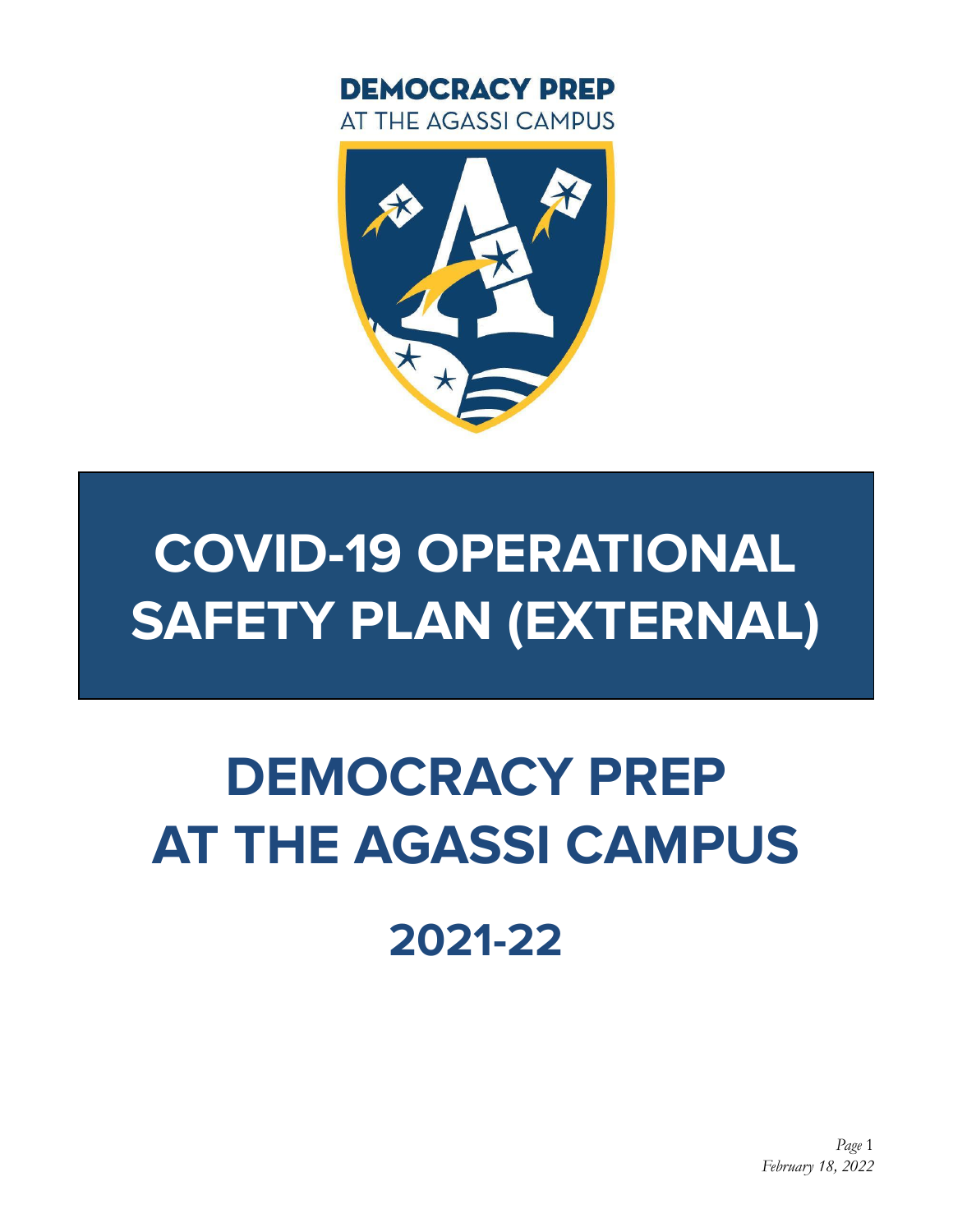# **INTRODUCTION**

At Democracy Prep Public Schools, we are committed to the safety of our staff and scholars. In addition to our School Safety Plans, the current moment in history for our country and world requires our network and schools to design, implement, and continually reflect on additional policies and procedures to reduce the risks of the SARS-Cov-2 (COVID-19) virus in our schools and communities.

There is no way to fully eliminate risk of transmission of this highly contagious virus, yet with forward planning and constant reflection, we will do what we can to minimize the risk and allow for in-person learning to recommence for Democracy Prep scholars. Democracy Prep's risk reduction approach focuses on a widely-adopted set of priorities that guide our decision-making processes.

The policies, procedures, and recommendations included in this Safety Plan are designed to follow Center for Disease Control (CDC) and US federal recommendations and state policies and school reopening guidelines. These guidelines are constantly changing. Therefore, the policies and procedures in this Plan are subject to change as more information becomes available.

We are not medical experts but will seek the best advice we can to keep staff and students safe. Governmental resources have proven essential to the creation of all contents of this Plan, and Democracy Prep is making its best efforts to follow recommendations from these entities. In all stages and phases of pandemic response and recovery, schools must comply with CDC, state, and local guidelines. However, the recommendations and guidelines passed down from federal and state governments are not generally rules or regulations but are presentations of best practices. Individual school districts and Local Education Agencies (LEAs) have been left to make final decisions of interpretation and implementation of guidelines. Governments rationalize the difficulty in creating one-size-fits-all approaches are not reasonable given the vast differences in individual districts, LEAs, and schools.

As such, this Plan serves as Democracy Prep's best interpretation of guidelines and communication of our bottom lines and minimal expectations in regard to the included topics. The policies and protocols outlined here are required by all Democracy Prep schools and serve as minimal requirements. Schools must also follow additional rules and regulations issued by their states or local governments in addition to the policies described here. *If there is any conflictbetween* this Safety Plan and any law, regulation, or Executive Order, the law, regulation, or Executive Order shall govern.

If an individual school wants to request an exception to a specific policy outlined here, the School Leader must request the exception in writing to the CMO COVID-19 Response Team.

Through the collective and uncompromising efforts of each member of our school community, we can simultaneously keep each other safe and continue providing an academically-rigorous, civically-engaged, college-bound, world-changing education to all the scholars of Democracy Prep.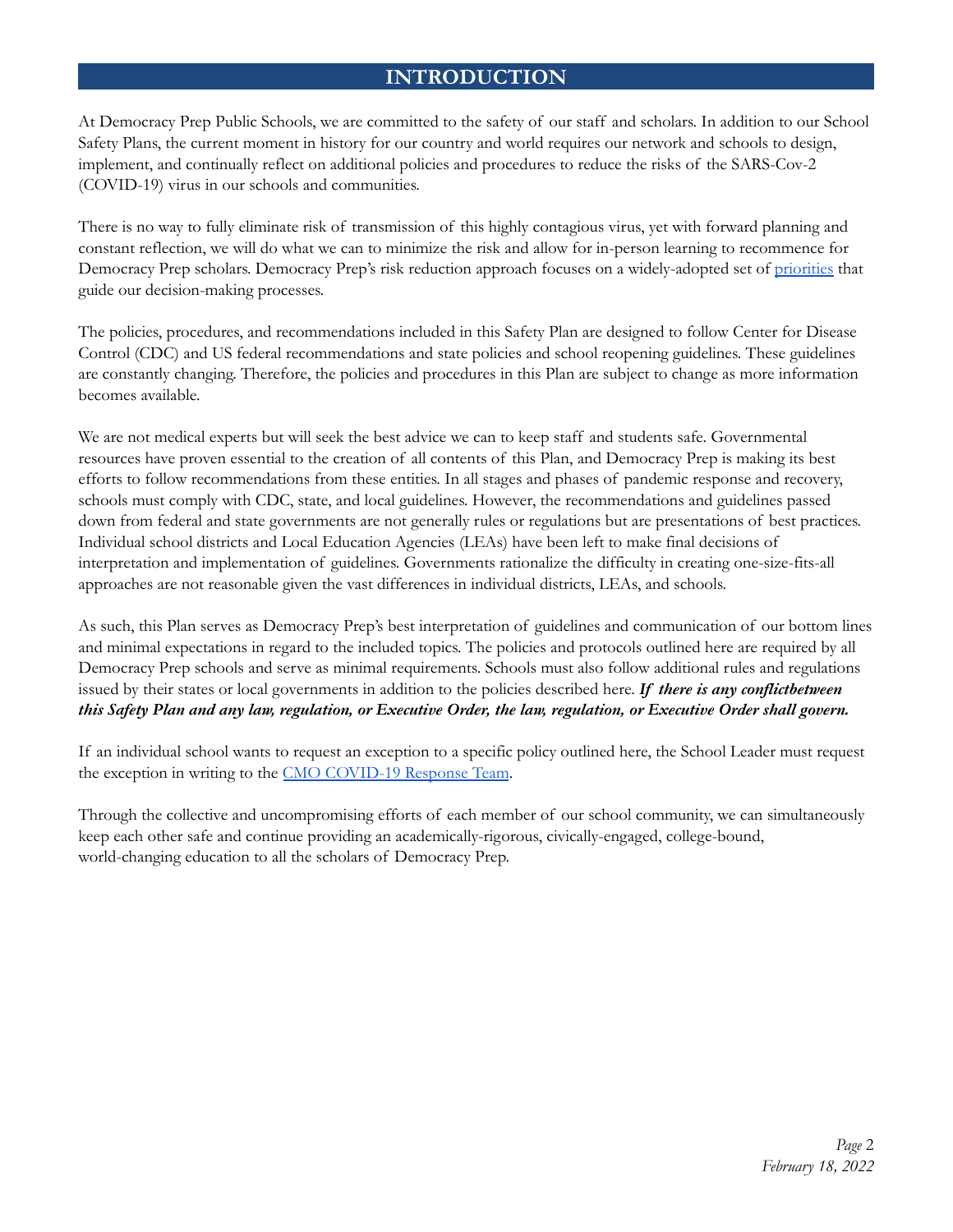# **TABLE OF CONTENTS**

| <b>INTRODUCTION</b>                        | $\overline{2}$ |
|--------------------------------------------|----------------|
| <b>TABLE OF CONTENTS</b>                   | 3              |
| <b>REGULATIONS &amp; RESOURCES</b>         | 6              |
| <b>PRIORITIES &amp; ASSUMPTIONS</b>        | 6              |
| <b>GLOSSARY</b>                            | 7              |
| <b>COVID-19 RESPONSE TEAMS</b>             | 8              |
| <b>EXTERNAL AUTHORITIES &amp; SUPPORTS</b> | 9              |
| PPE & RELATED SUPPLIES                     | 10             |
| PHYSICAL LAYOUT                            | 12             |
| <b>SIGNAGE</b>                             | 13             |
| <b>SPECIAL POPULATIONS</b>                 | 13             |
| IMMUNIZATIONS, PHYSICALS, & VACCINATIONS   | 14             |
| <b>STAFF TRAINING</b>                      | 14             |
| <b>STAFF ARRIVAL</b>                       | 16             |
| <b>SCHOLAR ARRIVAL</b>                     | 17             |
| <b>SCHOLAR DISMISSAL</b>                   | 18             |
| <b>SCHOLAR MOVEMENT &amp; GROUPING</b>     | 18             |
| <b>HYGIENE</b>                             | 19             |
| <b>TECHNOLOGY</b>                          | 19             |
| <b>MEALS</b>                               | 20             |
| IN-PERSON LEARNING AND DISTANCE EDUCATION  | 20             |
| SYMPTOMATIC & ILL SCHOLARS                 | 22             |
| Athletics and Testing                      | 23             |
| <b>CLEANING &amp; DISINFECTING</b>         | 26             |
| <b>VISITORS</b>                            | 27             |
| <b>DELIVERIES</b>                          | 28             |
| <b>GENERAL FAMILY COMMUNICATION</b>        | 28             |
| <b>SCHOLAR TRAINING &amp; CONDUCT</b>      | 29             |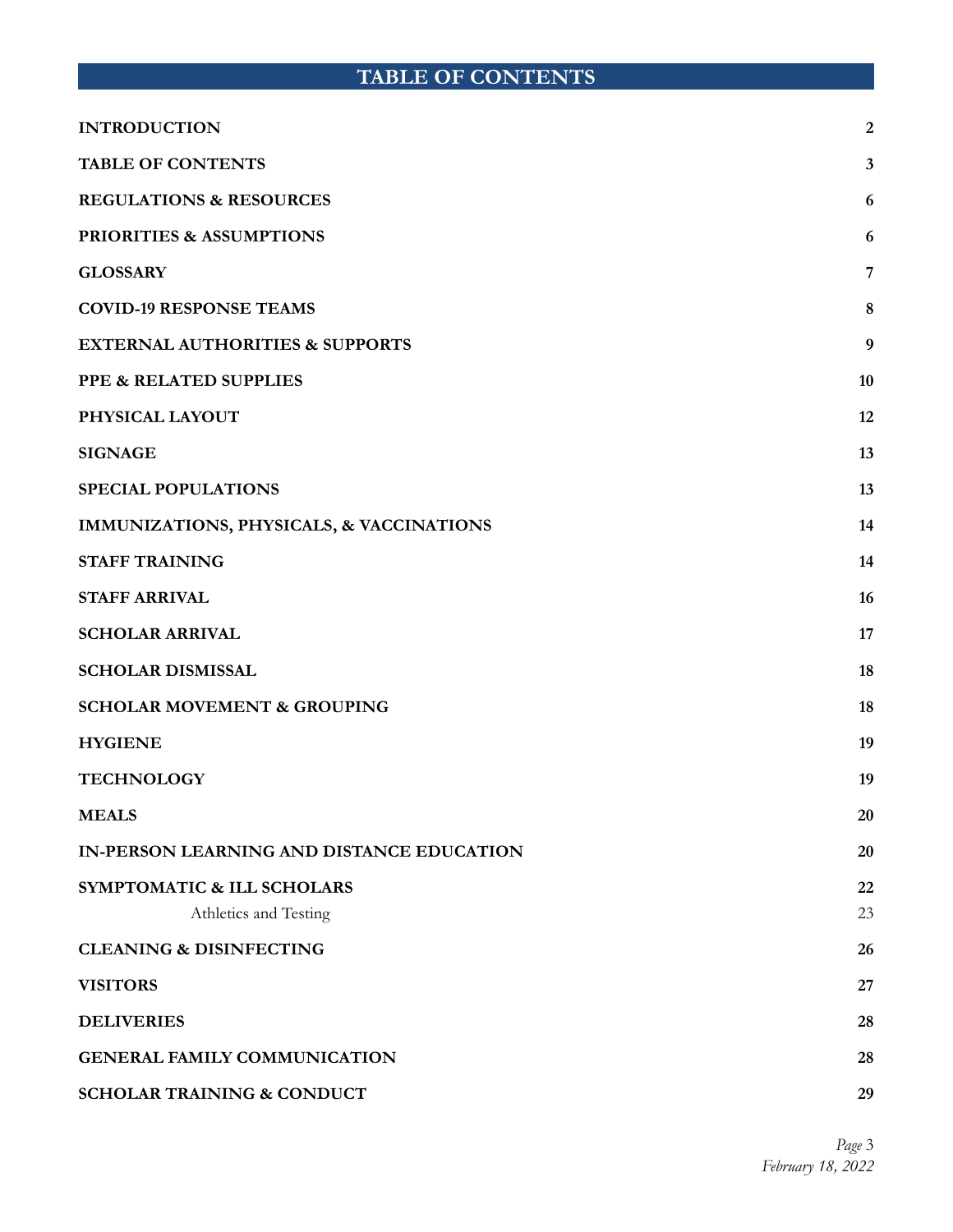| <b>GATHERING INFORMATION</b>                                   | 32 |
|----------------------------------------------------------------|----|
| <b>COORDINATING WITH CMO, LOCAL AUTHORITIES &amp; SUPPORTS</b> | 32 |
| <b>CONTACT TRACING</b>                                         | 33 |
| <b>DEEP CLEANING</b>                                           | 33 |
| <b>OUTBREAKS &amp; SCHOOL CLOSURE</b>                          | 34 |
| <b>REOPENING</b>                                               | 37 |
|                                                                |    |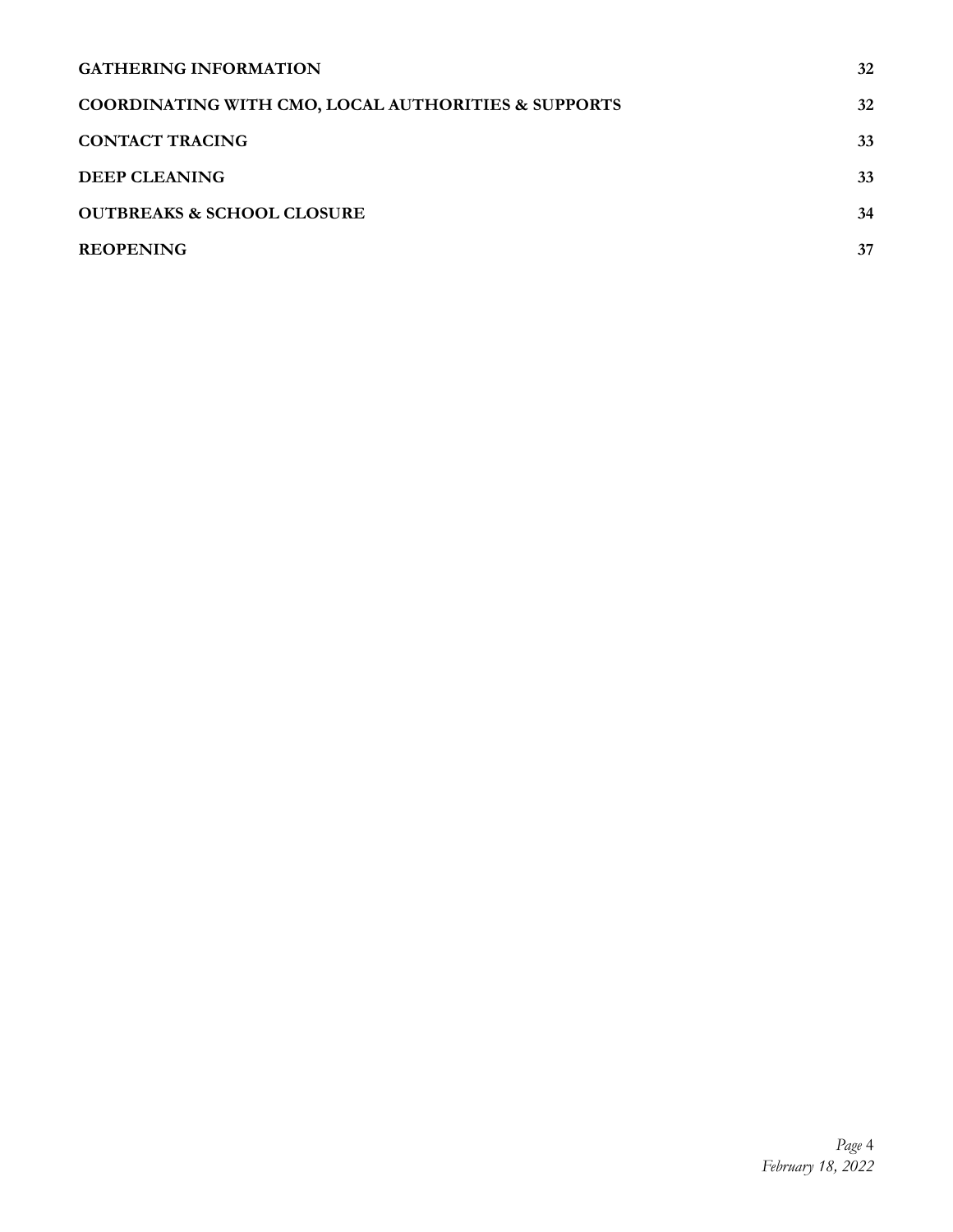# **PREPARATION**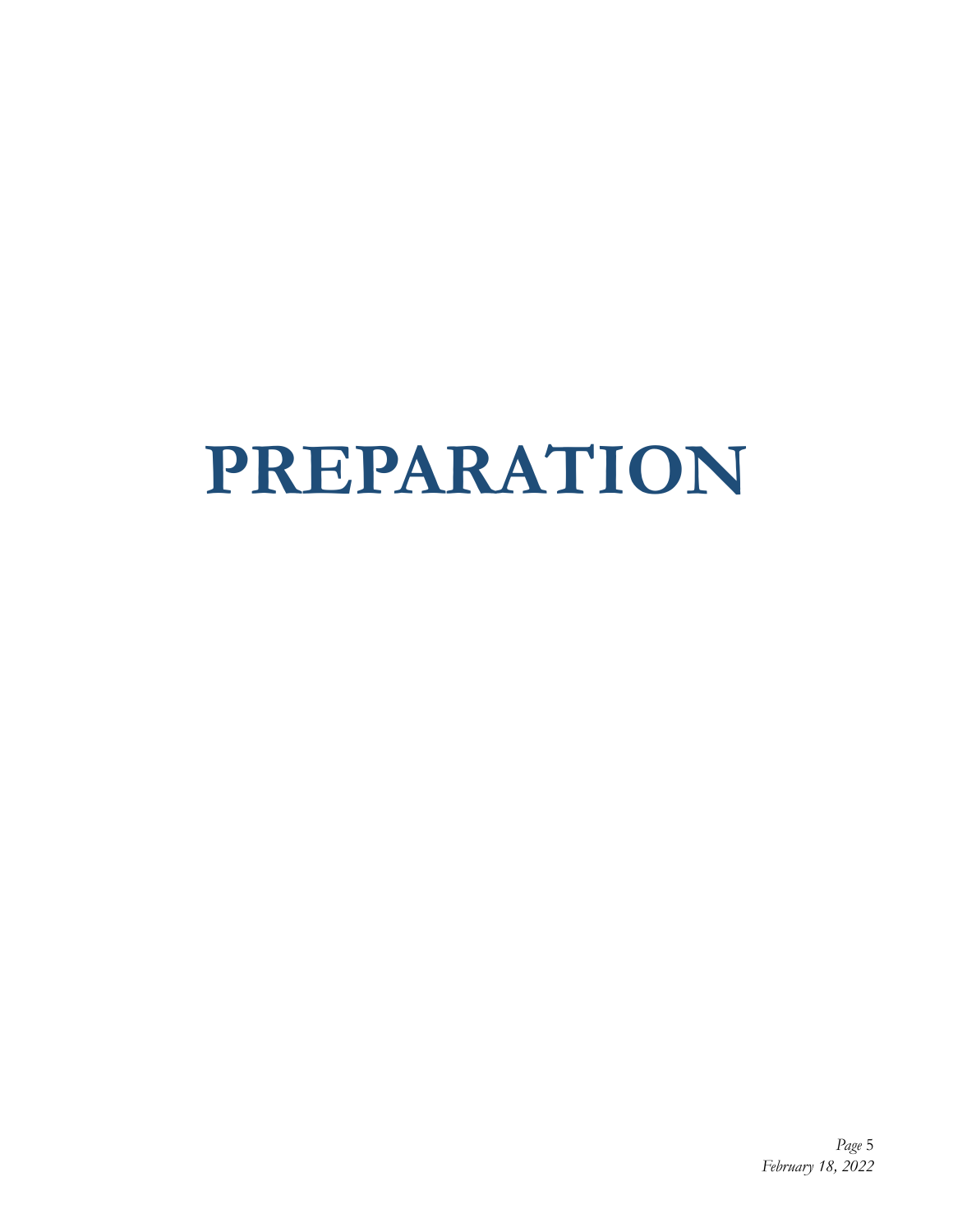# **REGULATIONS & RESOURCES**

The following are non-exhaustive lists of valuable resources, primarily from state, city, and district governments, departments of education, and departments of health. These resources should be considered minimal mandatory reading for Ops Leaders (for their respective regions). School Teams should add other important resources to this section for reference and consider which other teammates should be required to read over materials.

NV.gov COVID-19 NV Clark County COVID-19 NV CCSD COVID-19 NV.gov Path Forward Plan

Centers for Disease Control and Prevention (CDC)

World Health Organization (WHO) Coronavirus Disease Pandemic

Federal Coronavirus.gov

#### **Other Resources**

- Article: This Won't Hurt a Bit: Employee Temperature and Health Screenings A List of Statewide Orders, as of July 3, 2020 - Summary of Employee Health ScreeningRequirements by State
- Seoul Foreign School COVID-19 Return to School Manual Parent-facing manual of a school that opened in South Korea in late May, 2020
- Unofficial Implementation Guide to Reopening Amidst COVID-19 "Evidenced-based and operationally-focused," guide to reopening by Urban Assembly CHS for Computer Science school in NYC
- White House Guidance to Interpreting COVID-19 Test Results

# **PRIORITIES & ASSUMPTIONS**

Based on available research, Democracy Prep and this Plan approach the design of policies and procedures with specific priorities in mind that have been shown to be the most effective ways to reduce risk of transmission of SARS-CoV-2.

#### **Priorities for Reducing Risk of Transmission**

We believe it is better to have a 'process improvement' mindset; at best, we can reduce but not eliminate risk. We must expect errors, mistakes, revisions, and unintended consequences from our plans. This is normal and the role of the CMO and staff is to create as psychologically and physically safe an environment as possible for our school communities. (Unofficial Implementation Guide)

We feel it imperative to focus policies and decisions with the following 4 priorities in mind, which are core components of all state reopening guidance to date:

- 1. Wearing Face Coverings Masks are worn at all times except when actively eating or drinking in an approved setting. Masks may not include vents or ports. Face shields may be worn in conjunction with a mask, but face shields alone do not provide sufficient protection.
- 2. Increased Hygiene Increased hand washing, availability of hand sanitizers with at least 60% alcohol, coughing or sneezing into your elbow or a tissue, with constant reminders for students and staff
- 3. Staying Home When Ill Staff and scholars must remain at home or be sent home when exhibiting any symptoms relating to COVID-19 and seek testing before returning, or, if tests are unavailable, to self-quarantine where appropriate.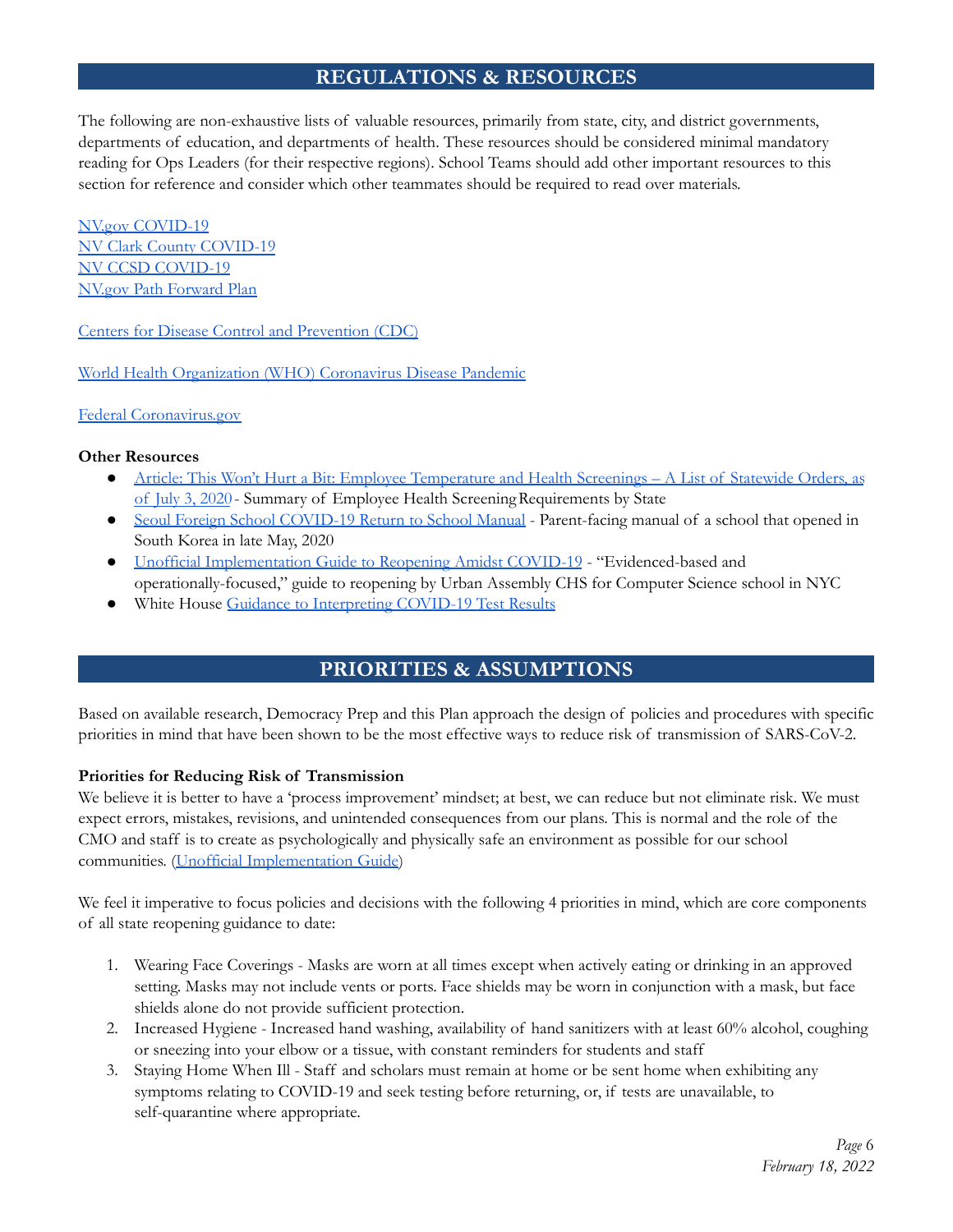4. Increased Cleaning & Disinfecting - Regular and enhanced cleaning efforts are regularly scheduled

#### **Assumptions**

This Plan makes some assumptions based on available research and planning efforts by Democracy Prep at the time of writing. These include:

- Items or processes not explicitly covered or fully designed in this Plan may and should be developed by school teams. The CMO COVID-19 Response Team is available for consultation and questions, but please also use this Plan to help determine what processes remain for school teams to plan in detail.
	- If, at any time, a system seems like it should be reviewed and co-signed by the CMO, please contact the CMO COVID-19 Response Team. It is better to over-share and ask. Thank you!

# **GLOSSARY**

- **SARS-CoV-2** *(pronounced sars-co-vee-tu)* Severe acute respiratory syndrome coronavirus 2 is the virus that causes the coronavirus disease COVID-19 (WHO)
- **COVID-19** The coronavirus disease caused by the SARS-CoV-2 virus (WHO)
- **COVID-19 Symptom** People with COVID-19 have displayed a wide range of symptoms. People with these symptoms may have COVID-19:
	- Fever or chills
	- Cough
	- Shortness of breath or difficulty breathing
	- Fatigue
	- Muscle or body aches
	- Headache
	- New loss of taste or smell
	- Sore throat
	- Congestion or runny nose
	- Nausea or vomiting
	- Diarrhea (CDC)
- **COVID-19 High Risk Category** All persons are at risk of getting COVID-19 but certain groups are at higher risk of becoming severely ill because of it, including older persons and persons with underlying medical conditions including:
	- Chronic kidney disease
	- COPD (chronic obstructive pulmonary disease)
	- Immunocompromised state (weakened immune system) from solid organ transplant
	- Obesity (body mass index [BMI] of 30 or higher)
	- Serious heart conditions, such as heart failure, coronary artery disease, or cardiomyopathies
	- Sickle cell disease
	- Type 2 diabetes mellitus
	- other medical conditions may also constitute an increased risk and research is continuous (CDC)
- **Close Contact** Contact with an infected person within 3 feet for at least 15 minutes (CDC)
- **Symptomatic** Refers to individuals exhibiting one or more symptoms of COVID-19
- **Asymptomatic** Refers to individuals infected, or believed to be infected, with SARS-CoV-2 but not displaying symptoms of COVID-19
- **Quarantine** Quarantine is used to keep someone who might have been exposed to SARS-CoV-2 away from others. Quarantine is implemented if someone recently had close contact with a person with COVID-19 (CDC).
- **Isolation** Isolation is used to separate people infected with the virus (those who are sick with COVID-19 and those with no symptoms) from people who are not infected. Isolation is implemented if an individual has been diagnosed with COVID-19, is awaiting test results, or has cough, fever, shortness of breath, or other symptoms of COVID-19 (CDC).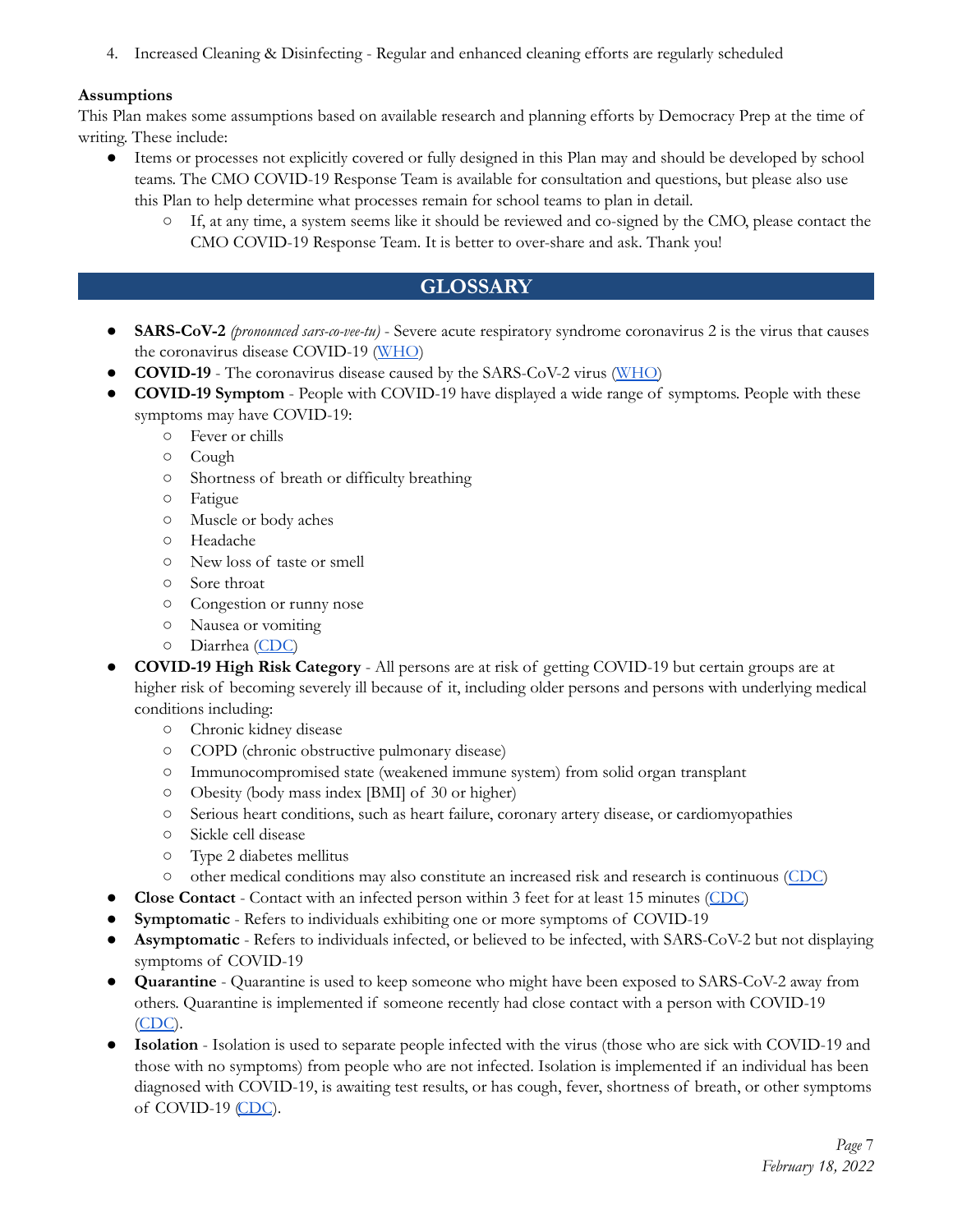- **Fever** When an individual has a body temperature of 100.0 degrees Fahrenheit (37.8 degrees Celsius) or higher (NYSED), as per any temperature-screening devices, including an infrared thermometer.
- **PPE** Personal protective equipment, which typically refers to protective clothing, helmets, gloves, face shields, goggles, facemasks and/or respirators or other equipment designed to protect the wearer from injury or the spread of infection or illness (FDA). In this document it also refers to items individuals may use to protect themselves or others from the spread of SARS-CoV-2 including personal hand sanitizer bottles and plexiglass shields.
- **Contact Tracing** Activities that involve working with a patient (symptomatic and asymptomatic) who has been diagnosed with an infectious disease to identify and provide support to people who may have been infected through exposure to the patient. This process prevents further transmission of disease by separating people who have (or may have) an infectious disease from people who do not (CDC).
- **Local Authorities** Refers to any relevant state, county, city or district authority, including, but not limited to, state departments, departments of health, departments of education, district offices, authorizers, etc.
- **● Local Health Authorities** Refers to the foremost government health authority of the region, for whom schools would be working with in the event of a confirmed case of COVID-19, most likely the local Department of Health.
- **Blended Learning** A combination of in-person andremote instruction to create a powerful educational experience where each mode of learning supports the other.
- **A/B Schedule** A schedule of blended learning where scholars are separated into two groups (A or B) where the groups alternate between in-person and remote instruction on different days to accommodate classroom layouts that afford social distancing practices. Staff may or may not also follow an A/B schedule.
- **Grouping** The process of keeping scholars in small groups throughout the day without mixing populations such that if transmission takes place within one group, the risk of transmission to other groups is significantly reduced.
- Follow-Up Zone An area to where scholars are directed if they do not pass part of the daily health screening. A staff member will then follow-up with the scholar's family or authorized contact prior to determining next steps.
- **Monitoring Area** A designated, private, isolated area where scholars displaying symptoms of COVID-19 will wait to be picked up by an authorized family member or contact. A staff member will monitor this area any time a scholar is present. The Monitoring Area will be cleaned and disinfected after a scholar leaves the area.

# **COVID-19 RESPONSE TEAMS**

Formulating response teams ahead of time affords clarity of roles, responsibilities, and expectations prior to an emergency situation. Each school must designate a local COVID-19 Response Team that creates plans, assesses systems, monitors for safety, trains staff, and meets to make decisions related to COVID-19.

#### **School COVID-19 Response Team**

The School Team should be composed of at least the Principal/ED and the Director of Ops, with other members at the discretion of the leader.

| Title                     | Name            | <b>Phone and Email</b>                              |
|---------------------------|-----------------|-----------------------------------------------------|
| <b>Executive Director</b> | Adam Johnson    | 347.504.5354<br>adam.johnson@democracyprep.org      |
| DPAC K-8 Principal        | Anastasia Lyons | 702.506.8005<br>anastasia.lyons@democracyprep.org   |
| DPAC 9-12 Principal       | Ali Taylor      | 702.934.3087<br>alexandria.taylor@democracyprep.org |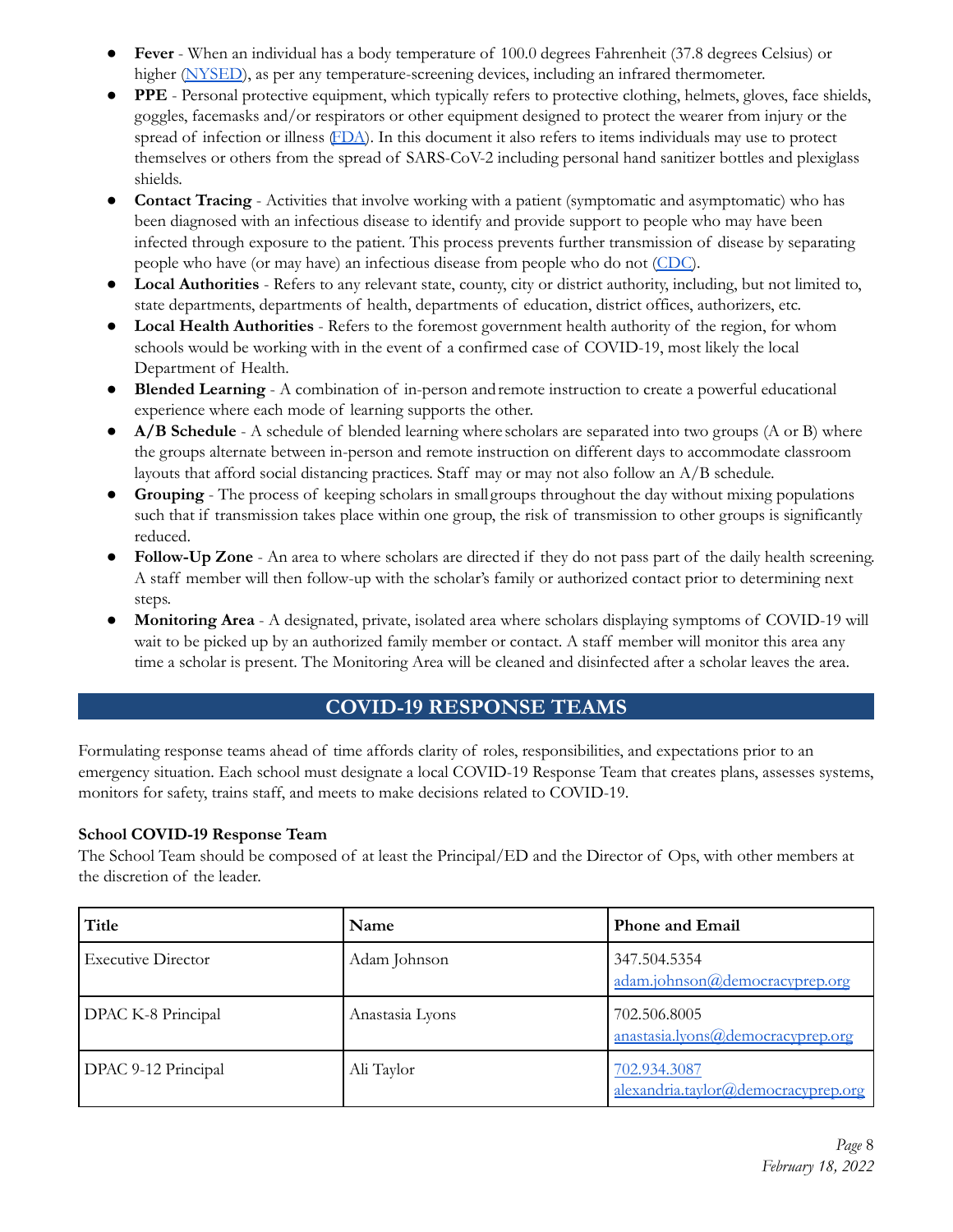| Director of Operations    | Jeremy Wells                     | 702.308.2923<br>jeremy.wells@democracyprep.org |
|---------------------------|----------------------------------|------------------------------------------------|
| <b>Operations Manager</b> | Ashley Moser                     | 702.477.9973<br>ashley.moser@democracyprep.org |
| Email Group               | dpaccs_covid19@democracyprep.org |                                                |

#### **CMO COVID-19 Response Team**

The CMO also maintains a COVID-19 Response Team, composed of the following persons. Upon learning of a positive case, or other COVID-19-related emergency, a member of the School COVID-19 Response Team should call CMO teammates in descending order until someone is reached. Once someone has been reached, the CMO Response Team will notify other members of the team and the school may stop calling.

The below teammates also comprise an internal list group: dpps\_covid19@democracyprep.org. This group can be contacted for questions or to formally share information following up from individual phone calls.

| Title                                         | Name                                        | Phone                        |
|-----------------------------------------------|---------------------------------------------|------------------------------|
| Vice President of Operations                  | Michelle Gieg                               | 225.315.9531                 |
| Network Director of Operations                | Jordan Stenzel                              | 646.413.2448                 |
| Assistant Superintendent (OOTS<br>Coach)      | Tanya Nuñez (K-8)<br>Emmanuel George (9-12) | 347.684.1025<br>917.282.3860 |
| Superintendent                                | <b>Steve Popper</b>                         | 646.457.7748                 |
| <b>CEO</b>                                    | Natasha Trivers                             | 917.734.2509                 |
| General Counsel                               | Georgina (Gina) Crawley                     | 347.308.3559                 |
| Chief of Staff                                | Linda Jones Easton                          | 917.280.6391                 |
| VP of External Affairs                        | Princess Lyles                              | 646.942.6403                 |
| Senior Director of Operations &<br>Facilities | Kenny Mason                                 | 347.380.1530                 |
| External Affairs Manager                      | Charlotte Hockens                           | 646.226.4590                 |

# **EXTERNAL AUTHORITIES & SUPPORTS**

Coordination with local authorities, particularly the local health department, is crucial to proper response if positive cases are confirmed. Local authorities will guide us in our decision-making for requiring individuals to stay home, getting families tested when necessary including potentially at risk scholars and families via contact tracing, helping to make decisions about the need for partial or full closure, and more.

Schools in each region must identify all the relevant parties that will need to be notified in the case of programmatic changes or full or partial closure due to internal transmission of SARS-CoV-2 and schools will need to complete this section based on their local contacts.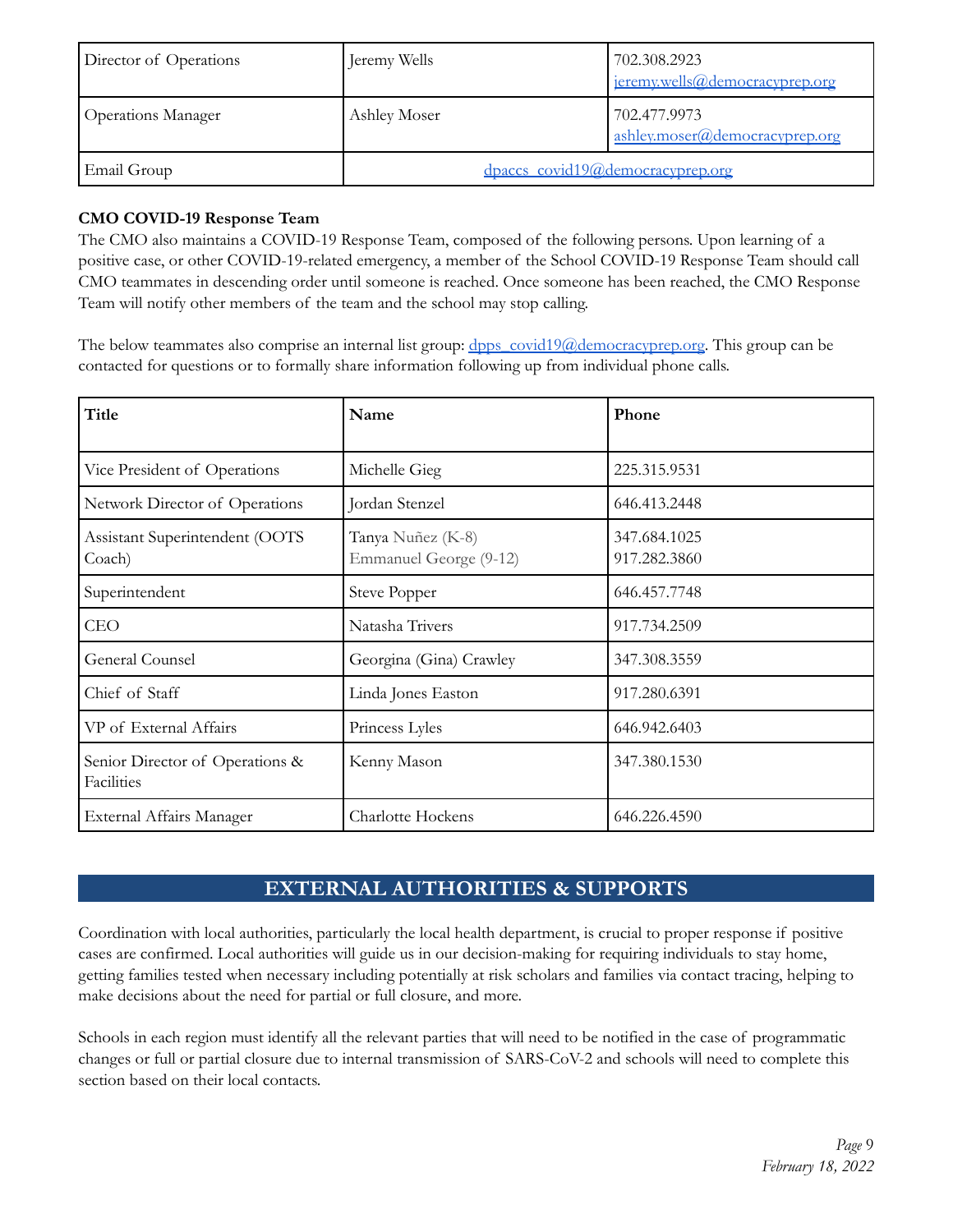| Agency                                    | Field                | <b>Contact Information</b> | <b>Urgency / Notes</b>                                                                                                                                                                                                                               |
|-------------------------------------------|----------------------|----------------------------|------------------------------------------------------------------------------------------------------------------------------------------------------------------------------------------------------------------------------------------------------|
| Southern Nevada<br><b>Health District</b> | Health               | 702.759.1000               | Notify immediately when a case is confirmed.<br>Inform of confirmed cases, inquire about next<br>steps with individuals, contact<br>tracing/investigation.<br>They may also reach out to us if scholar/staff<br>goes for testing prior to notifying. |
| State Public Charter<br>School Authority  | Government           | 775.687.9174               | Consult with Legal, CEO, OOTS first                                                                                                                                                                                                                  |
| <b>BGCSNV</b>                             | On-Site<br>Community | 702.638.1120               | Immediately notify of confirmed facts or<br>information relevant to potential responses for<br>their organizational community (as we would<br>want them to with us)                                                                                  |
| Agassi Foundation,<br>David Frazer        | Facilities           | 702.445.9584               | Communicate for adjustments to cleaning needs<br>and for their personal safety                                                                                                                                                                       |
| <b>Accurate Building</b><br>Maintenance   |                      | 702.220.8180               | Notify of extended closures                                                                                                                                                                                                                          |
| <b>CCSD</b> Food Service                  | Meals                | 702.799.8123               | Inform of changes<br>Inquire about meals for scholars during closure                                                                                                                                                                                 |
| Dr. Joseph Morgan,<br>PhD                 | Board Chair          | 702.895.3329               | Consult with CEO, Chief of Staff                                                                                                                                                                                                                     |
| Maxim Healthcare                          | On-Site Nurse        | 702.369.9828               | Inform of changes to scheduling                                                                                                                                                                                                                      |

# **PPE & RELATED SUPPLIES**

#### **PPE**

- Cloth Masks and Disposable Masks
	- Scholars and staff may wear their own masks and/or face shields as long as they are appropriate (e.g., no vulgar phrases or imagery; improper fit; unclean)
- Disposable Masks ample supply  $(\sim 500-1,000)$  as backup
- Gloves ample supply to meet demand for optional use by staff and for cleaning and meal service staff (including if staff will be supporting with classroom meal distribution)
- Individual Hand Sanitizer Containers with Carabiner 1 per scholar and staff member.  $\sim$ 20% extras available
- Poly-carbonate Barrier for Reception Area and scholar desks

#### **Health Screening Supplies**

- Infrared Forehead Thermometers
	- These thermometers are not currently discounted when purchased in bulk so schools should purchase their own. Recommended thermometers range from \$50-90/each and can be purchased on Amazon or from trusted PPE suppliers. Do not purchase models costing less than \$50.
- Batteries for Infrared Forehead Thermometers
- Scholars: Daily Health Screening Questionnaire in English (https://bit.ly/3jXMa1H) and Spanish (https://bit.ly/3ALFB8i)
- Staff, Guests, Vendors, and Others: Daily Health Screening Questionnaire (https://forms.gle/NyMbPjtWzyBDj9SU7)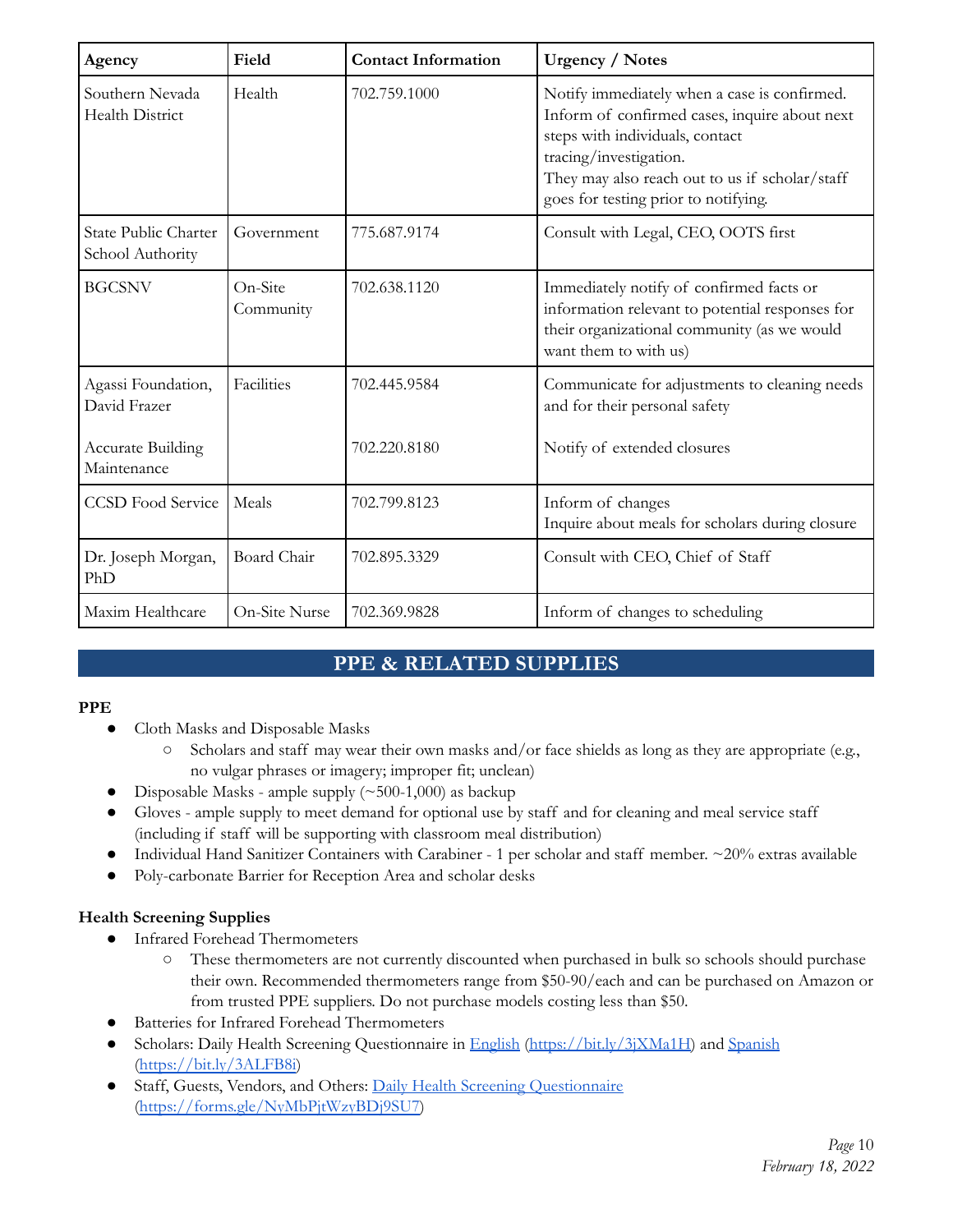● Staff, scholar, and visitor sign-in is tracked through the health screening questionnaire.

#### **Cleaning Supplies on Hand**

- Sanitizing Wipes ample supply to meet increased staff demand, stocked by all common areas (microwave, refrigerator, all copiers), regular cleaning of frequently handled scholar supplies (passes, individual sanitizer bottles when refilling), and to support at least daily cleaning of face shields by those who are using them.
- Hand Sanitizer avoid those that contain methanol (USA Today)
	- Large Pump Bottles
	- Wall-Mounted Pumps and Refills
	- Pumps on stands that can be moved to rotating high traffic spots throughout the day
		- These can be positioned in more unavoidable manner than wall-mounted, but are more expensive
	- Consider multi-gallon drums
- Disinfectant EPA-Approved List
- All other supplies required by Accurate Building Maintenance and The Agassi Foundation

#### **COVID-19 Classroom Kit**

All classrooms and most offices will be equipped with hand sanitizing stations and signage.

#### **Signage** - see below

#### **Other Items Considered**

- Soap spray bottles, disinfectant spray bottles, and paper towels for all classrooms and offices ○ CDC recommends cleaning surfaces with soap and water, then disinfectant
	- Plexiglass or other partitions for specific spaces -
		- To increase utilization of small spaces
		- For specific scholar services that require interaction closer than 6 feet and where masks and face shields may not be faithfully worn
		- To achieve higher capacity in rooms
- Oral thermometers for families to use at home as per pre-arrival screening
- Microphones for teachers so they can be heard throughout the room through a mask/shield without yelling (which may increase risk of transmission)
- 'Smart Keys' for staff these are not actually keys but small tools that fit around one finger to allow for turning handles, pressing elevator/microwave/copier buttons, etc without having to touch the surfaces. The keys can then be regularly cleaned.
- Portable Hand Washing Station fill up bucket with water that runs to a waste bucket; to increase opportunity for soap usage
- Collection baskets for individual sanitizer bottles staff members refilling
- Disposable Visitor Passes as opposed to those that are returned to the office; volume of visitors should be minimal (see below)
- Reusable Water Bottles for scholars and staff, to minimize trips to water fountains
- Water Bottle Refill Stations hands-free if possible
- Tissues ample/excessive supply
- Paper Towels ample/excessive supply
- Washer & Dryer as necessitated by curricular materials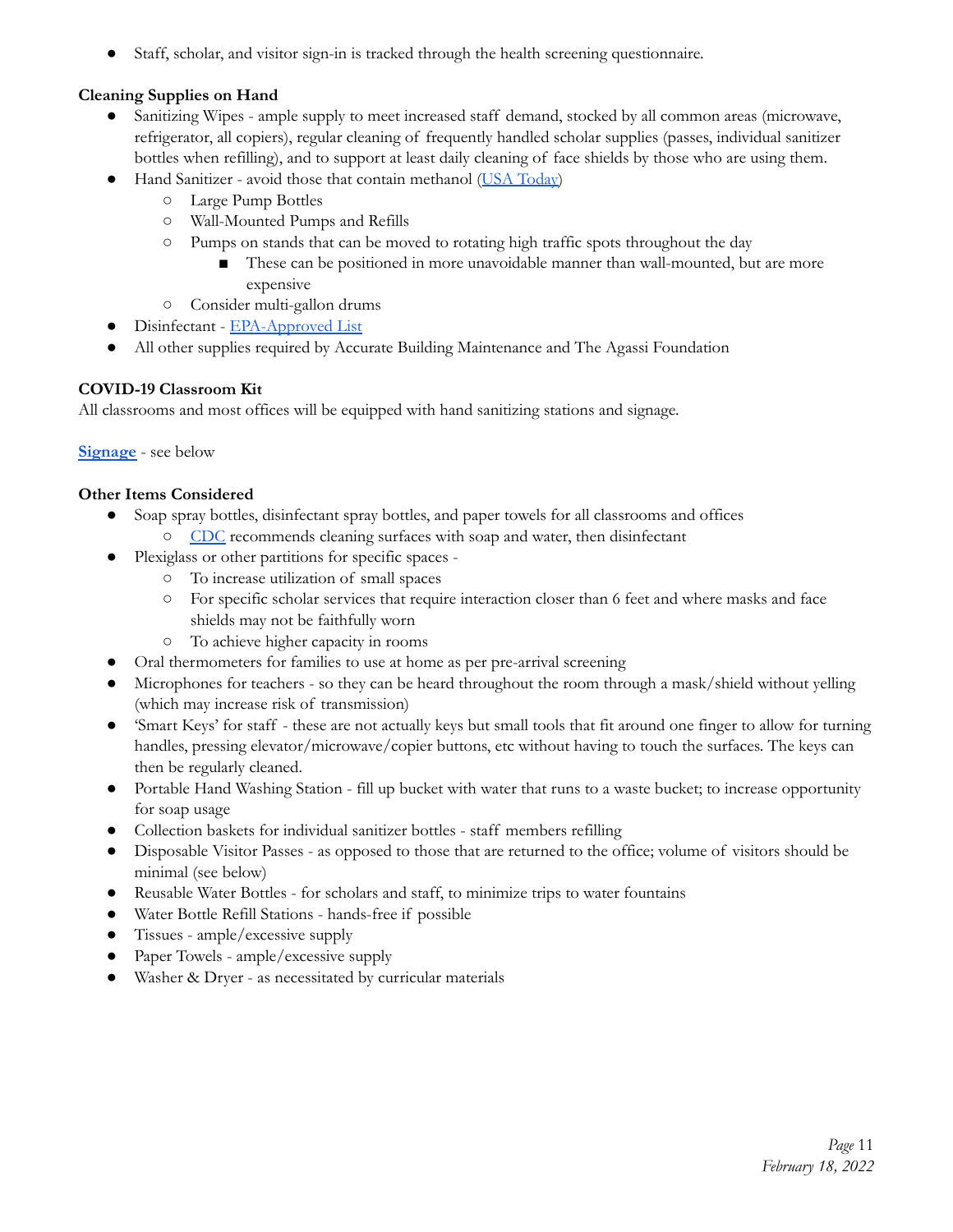# **PHYSICAL LAYOUT**

The following guidelines will be followed within each individual space. In general, 3-feet spacing will be maintained to the maximum extent possible.

#### **Classrooms**

- Windows will be opened when safely possible to increase ventilation
- Interior doors will remain open when possible to increase ventilation.
- Exterior doors will be open to increase ventilation when feasible.
- We will incorporate outdoor classrooms where possible and seasonally appropriate.
- Sharing of devices, toys, games, learning aids or other scholar supplies is prohibited.

#### **Offices, Teacher Workrooms & Copier Areas**

- Signage and available supplies will encourage staff to sanitize common hardware (copier, microwave, refrigerator, faucet) after each use
- Windows will be opened when safely possible to increase ventilation
- Interior doors will remain open to increase ventilation.
- Exterior doors will be open to increase ventilation when feasible.

#### **Hallways**

- We will restrict bathroom and hallway pass time to specific windows when classes are not transitioning
- We will use outdoors spaces for transitioning where available and weather-permitting as a 'plan A' route

#### **Restrooms**

- Doors propped open to avoid touching of handles where possible
- Windows will be opened when safely possible to increase ventilation

#### **Arrival Health Screening Area**

● Scholars will be pre-screened during arrival to assess potential symptoms. Scholars will pass a temperature and must be wearing a mask to enter campus.

Staff, vendors, guests, and other adults will pass a temperature check and confirm submission of their daily questionnaire at the Front Desk.

#### **Short-Term "Follow-up Zone"**

- School will direct specific subsets of scholars who do not pass their daily health screening during the scholar arrival process to the Health Office.
- Scholars who have the following issues will move to a detour space and remain 6 feet from each other as they await next steps:
	- Temperature at or just above 100.0 degrees F on preliminary screening Wait 5 minutes to be rescanned
	- Scholars who are clearly symptomatic (i.e. visibly ill or temperature well over 100.0 degrees F) should go straight to the Health Office, unless their parents are still present.

#### **Monitoring Area**

- Every school will have a dedicated space to serve as a monitoring/holding area for symptomatic scholars as they await parent pickup (Gym Vestibule).
- A teammate and backup teammate from every version of the schedule will be designated to monitor this space if and when a symptomatic scholar(s) is present.

#### **Reception Desk / Main Office**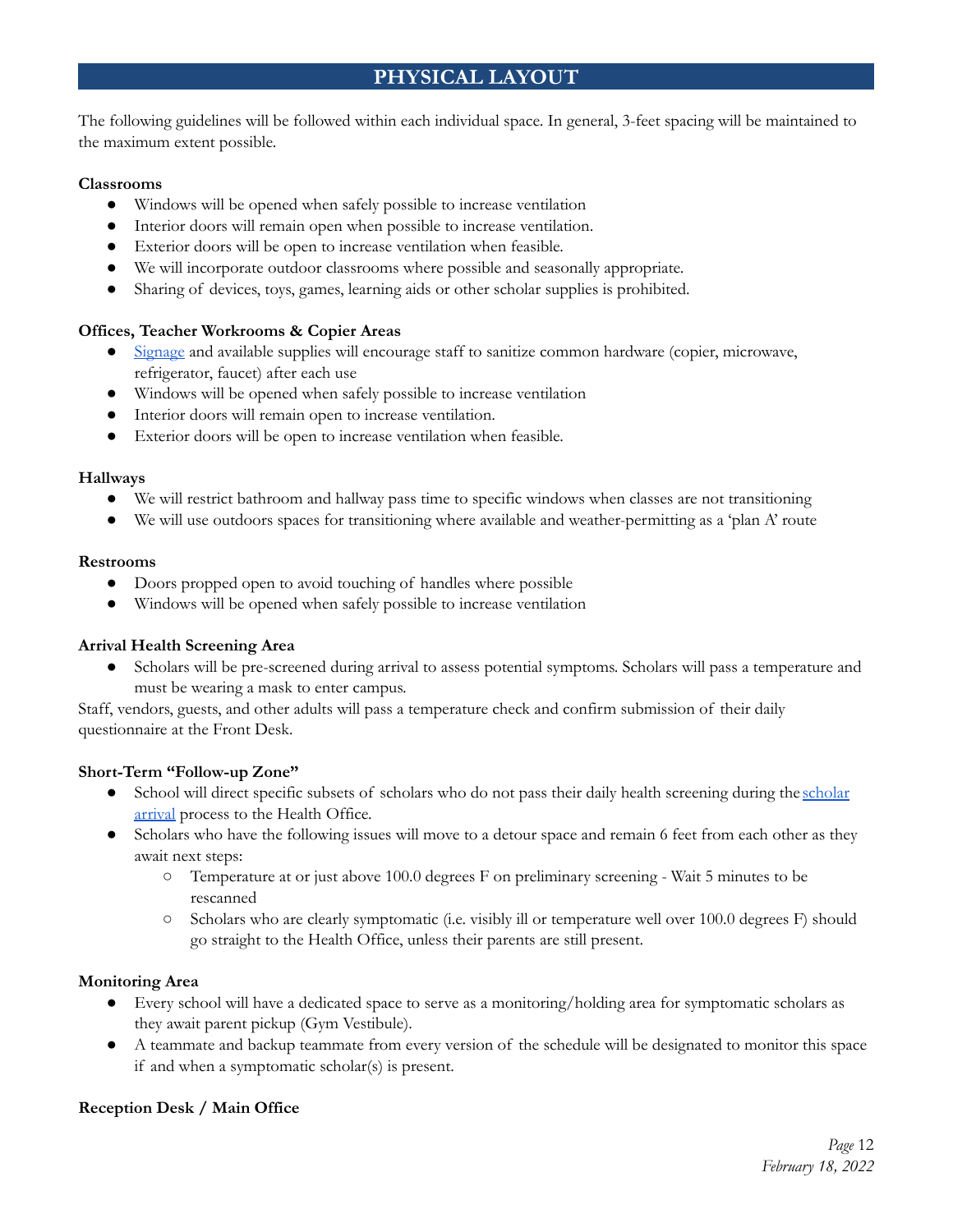We have installed a barrier that protects the receptionist from guests who are standing or sitting nearby.

#### **Cafeteria**

- We will serve breakfasts in classrooms.
- Cafeterias may be utilized for lunch with assigned seating and class clusters separated.

#### **Gym**

- If athletics are permitted, all local regulations will be adhered to.
- Windows and doors should be opened when feasible to increase ventilation.

# **SIGNAGE**

Signage reinforcing best practices involved with reducing transmission of SARS-CoV-2 will be posted throughout the school, particularly in high-traffic areas such as the main entrance and restrooms. Signage will also be leveraged to reinforce specifically related school systems in relevant spaces.

#### **DPPS Signage Kit**

The DPPS Communications Team will put together the following signage kit for printing or ordering. Signage to include:

-Practice social distancing

- -Wash hands 20 seconds, 60%+ alcohol sanitizer
- -Wear face covering
- -List symptoms, stay home if ill
- -Cough or sneeze into elbow
- -Face masks required (entryway)
- -Please use sanitizer before entering
- -Wipe down desks (student-facing)
- -Stop for health screening/temp check

# **SPECIAL POPULATIONS**

There are specific populations of scholars that require special accommodations and planning, particularly those with specific health risk factors and those with mandated special services. DPAC will provide reasonable accommodations, for staff and students at higher risk for severe illness and promote behaviors that reduce spread.

#### **Scholars with IEPs or Those Receiving Related Services**

The school-based ACT team will review IEPs for those students who may be unable to wear a mask or may have special health or behavioral needs that require alternative PPE for those students.

#### **Scholars Experiencing Discomfort with Masks**

If scholars express extreme discomfort with wearing masks, alternatives may be considered. The most important factor is that some sort of face covering is used consistently to the maximum extent possible.

Alternatives include:

- Different types or sizes of cloth masks, including over-ear vs. tie-behind varieties
- Different types or sizes of disposable masks
- Devices or clips that take pressure off over-ear straps
- Face shields
- Bandanas or scarves these are not preferred options and we must ensure they are secure enough to consistently cover the mouth and nose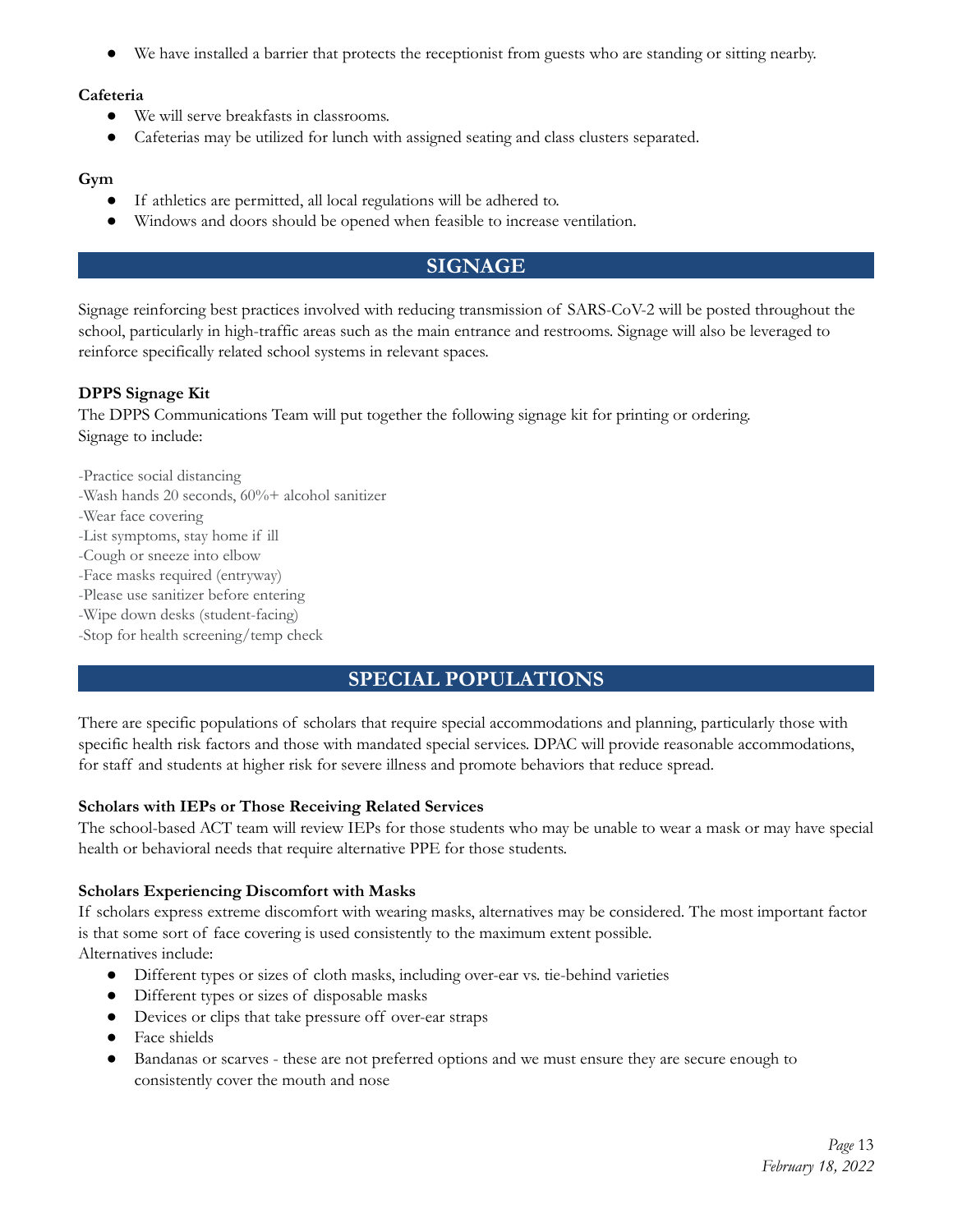# **IMMUNIZATIONS, PHYSICALS, & VACCINATIONS**

State law where applicable requires all children entering school must provide proof of immunization against DTaP (diphtheria, tetanus, pertussis), IPV/OPV, MMR (Measles, Mumps, Rubella), Hepatitis A, Hepatitis B, Meningococcal Disease, Varicella (chicken pox), and the annual Influenza vaccine. These requirements can be waived only if a properly signed health or religious exemption is filed with the school. All scholars must have on file proof of the required immunizations before they can be enrolled at a DPAC school. Failure to comply with immunization requirements may result in exclusion from school and missed school days.

Immunizations and physicals are still required by the first day of school (and updated based on birthdate as applicable). Scholars will still be excluded from schools on standard timelines if non-compliant.

Vaccinations for Covid-19 are not required, but are highly encouraged throughout the school. Scholars, parents, and extended family are regularly encouraged in communications to receive vaccinations. An ongoing vaccination database exists to monitor overall immunization status for the campus community.

# **STAFF TRAINING**

The multitude of new policies and procedures creates a need to train or retrain staff on numerous systems. Relevant training the following training will take place prior to the return of scholars to ensure the safety of the entire school community.

The following is a list of trainings for staff training based on policies in this Plan:

- Staff arrival and health screening
- Scholar arrival
- Scholar dismissal
- Monitoring scholars for symptoms
- When to send a scholar to the nurse
- Hygiene routines and schedules for classes
- Technology distribution, charging, and use
- Attendance and attendance intervention processes for in-person and remote learning
- Sanitizing the classroom during the day (must do full wipe-down after each group of scholars)
- Meal service compliance, particularly where teachers will assist with in-classroom meal service
- ERT and Safety Plan changes based on scheduling (standard annual School Safety training still required)
- Best practices for staff meal time (refrigerator/microwave/water cooler etiquette, food delivery protocols)
- Face coverings as part of uniform
- How to enforce wearing of face coverings

Training will include checks for understanding (CFUs) to ensure staff understand policies and expectations and have opportunities for role play and simulation. Proper feedback is essential because many of these systems need 100% understanding and compliance to be fully supportive of every member of our school community. As with school safety training, the above topics that directly pertain to the safety of the school community, 100% on CFUs or assessments is the expectation and staff should continue re-taking such assignments until achieving 100% success.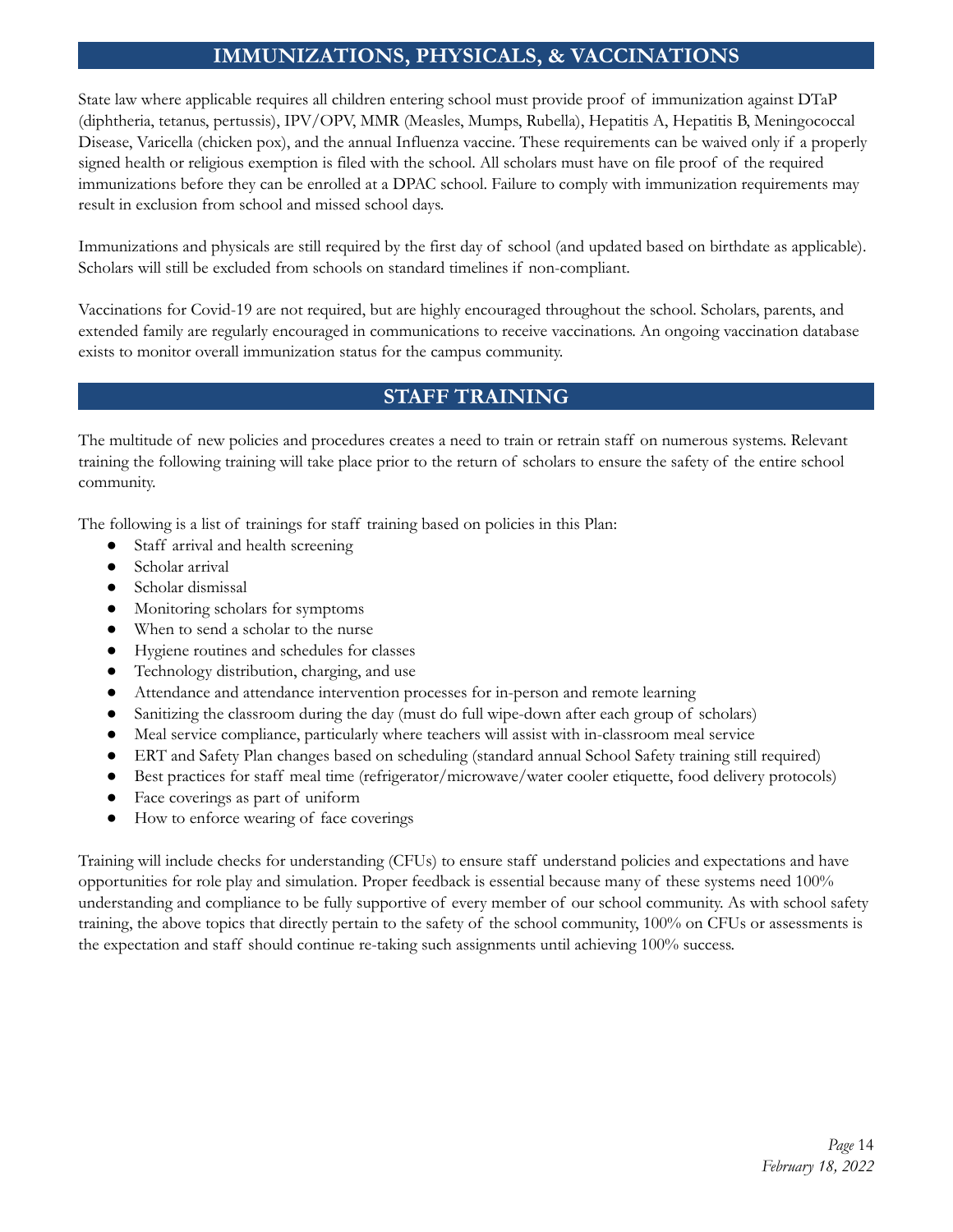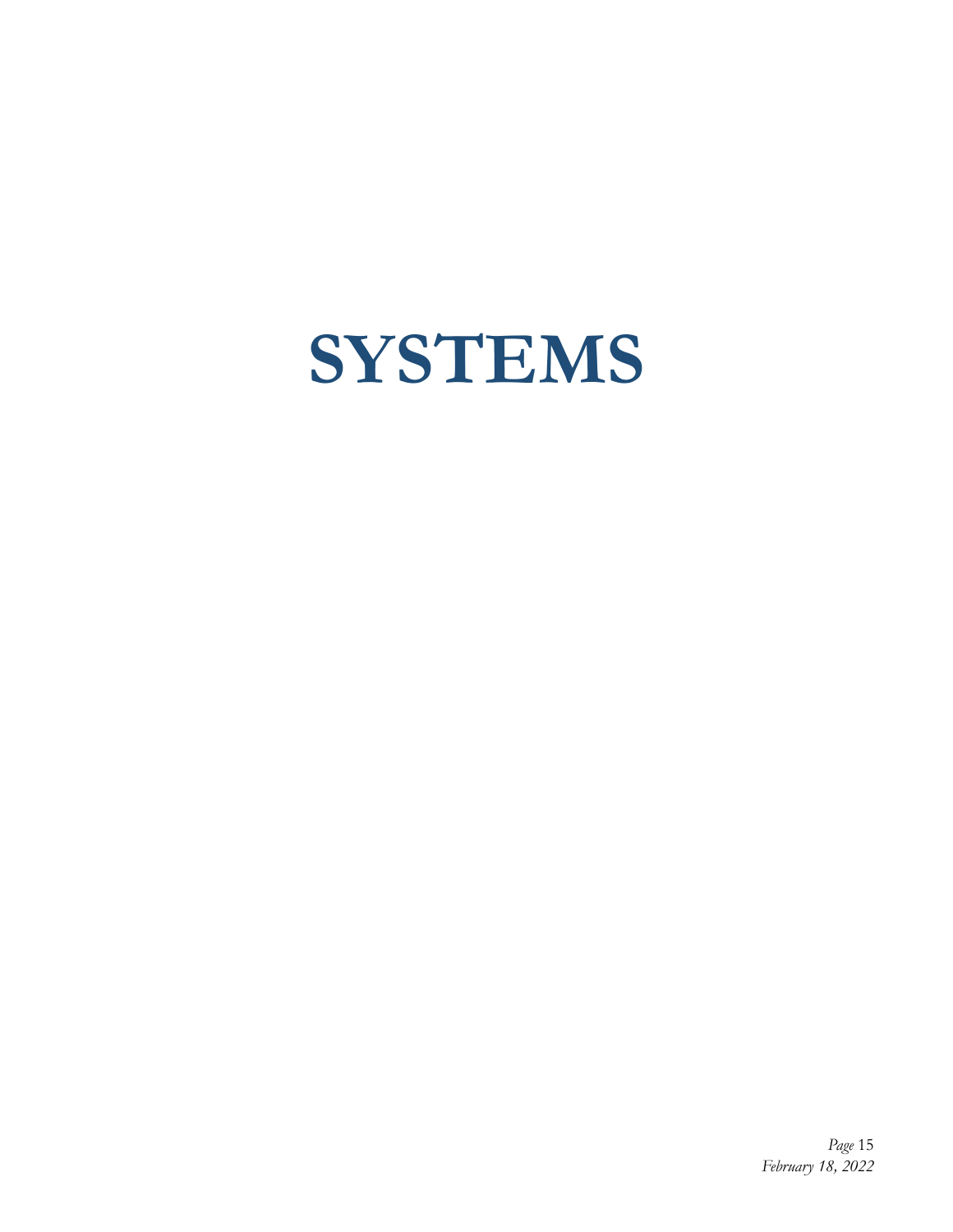# **STAFF ARRIVAL**

#### **Daily Entry and Temperature Screening**

The school building will be open for arrival starting at 5:30 AM. You may not enter the building prior to this time unless cleared with a member of theSchool COVID-19 Response Team, as all staff must submit their online healthscreening questionnaire and complete a temperature screening immediately upon entry.

All staff must wear a face covering when entering the building. Enter through the Front Office entrance and stop at the Front Desk for your temperature screening. A teammate will confirm you have submitted your daily online questionnaire and complete your temperature screening by placing an infrared thermometer near the center of your forehead. The thermometer must be approximately 1 inch from your forehead but will not make contact with your body.

#### **Daily Online Staff Health Screening Questionnaire(https://forms.gle/NyMbPjtWzyBDj9SU7)**

Initial temperature checks should be conducted at home. No staff may enter the building prior to submitting their questionnaire entering the school. Signage is posted at the Front Door. Anyone answering yes to any of these questions must talk to a member of the School Leadership Team before entering. Staff may enter if there are any documented reasons to explain why you have the symptom(s) listed (i.e. muscle fatigue because I'm training for a race/marathon).

All staff must wear a mask at all times unless actively eating or drinking. While on campus, all staff must wash their hands regularly and thoroughly.

If circumstances allow, a second staff screening area may be established near the Nurse's Office.

#### **If a Staff Member Fails the Temperature Screening**

If your temperature is below 100.0 degrees Fahrenheit, you will be permitted to enter. If your temperature is at or just above the threshold  $(\sim 100.4)$ , you may wait to the side for 5 minutes and try again. If your temperature is above 100.0 degrees F, or you fail twice, you will not be permitted to enter and must visit a local healthcare facility to be assessed and/or tested for COVID-19. You must inform your supervisor and HR representative that you were denied entry and confirm again when you have visited a healthcare facility. You may not return to school until you have been cleared by your physician.

Your HR representative will discuss your personal situation with you to determine your ability to work remotely while quarantined.

#### **Screening of Staff Arriving Late**

Staff arriving late must inform the School Leader, who must promptly inform the designee assigned to late arrival screenings. The late staff member must report to the designated screening area (Front Office) upon arrival.

Staff arriving on campus outside of regular operating hours when Ops Team members are not present to conduct temperature screenings will self test (or test with their colleagues) following the same protocols outlined above.

#### **Staying Home & Calling in Sick**

If staff is sent home they must stay in touch with our HR representative about their ability to return to school. Medical certification of their fitness to return must be provided. If they have a fever, they must be fever-free, without fever-reducing medication, for 24 hours before returning.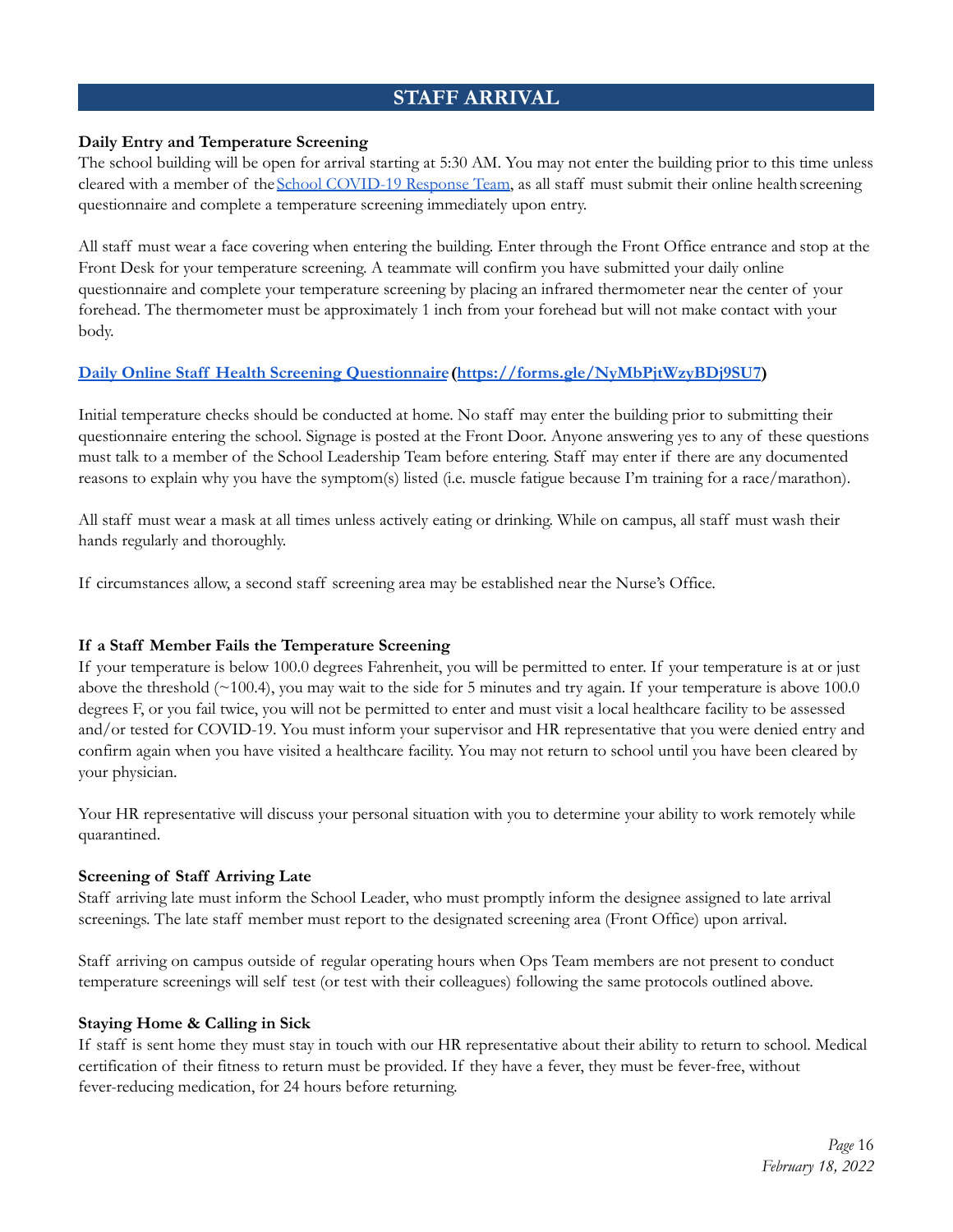#### **CMO Screening & School Visits**

CMO staff will follow an identical staff screening process, including temperature screenings.

# **SCHOLAR ARRIVAL**

The below section outlines bottom lines, sample calculations, and important considerations for scholar arrival, including the necessity of a daily scholar health screening process.

#### **Daily Health Screening Process**

The health screening process for scholars mirrors that of staff in many ways. The primary difference is that scholars do not submit a daily health screening questionnaire. Initial temperature checks should be conducted at home.

Steps of the Scholar Daily Health Screening

- 1. Scholar passes through the prescreening checkpoint to ensure their mask is on. Scholar is visually looked over for symptoms of COVID-19 including shortness of breath, coughing, flush face, fatigue, runny nose, and congestion
- 2. Scholar undergoes temperature screening using infrared forehead thermometer.
- 3. All scholars must wash their hands prior to class beginning, following proper washing technique posted near each watch station.
- 4. All student screening policy must take into account any accommodations required for students with disabilities who may be unable to be screened as above.

#### **Pre-Arrival Process for Parents**

As indicated by the daily scholar health screening questionnaire, we are asking parents to perform a health screening of their own scholar(s), including checking their scholar's temperature, before leaving the home each morning.

#### **If a Scholar Does Not Pass the Screening:**

- Scholars are directed to the Health Office where onsite nursing staff will troubleshoot based on individual scenarios.
	- $\circ$  If the scholar has a temperature at or just above 100.0 degrees F (up to ~100.4) the scholar will wait calmly for 5 minutes before returning for another temperature screening.
	- If the scholar has a temperature well above 100.0 degrees F, or fails a second screening, they will be escorted to the monitoring area. If in the monitoring area, the scholar's family member or authorized contact needs to be called to come pick the scholar up immediately. Scholars in the monitoring area must be monitored by a pre-designated staff member (that is not the nurse).
	- If the scholar has other symptoms related to COVID-19, they must be picked up and will not return until explicitly cleared by DPAC Operations to do so (whether tested for COVID-19 or not).
- DPAC will keep records of all scholars who have been sent to the Health Office on the Covid Reporting Form

#### **Arrival Schedule**

- **● DPACES 7:15 AM-7:45 AM** Pre-screening in the South Parking Lot to include visual symptom checks, mask-wearing enforcement, and initial dress code checks.
	- Health-screening in the Elementary School to include temperature checks and second visual symptom check.
	- Handwashing or hand-sanitization upon arrival.

#### **● DPACMS 7:15 AM-7:45 AM**

○ Pre-screening in the South Parking Lot to include visual symptom checks, mask-wearing enforcement, and initial dress code checks.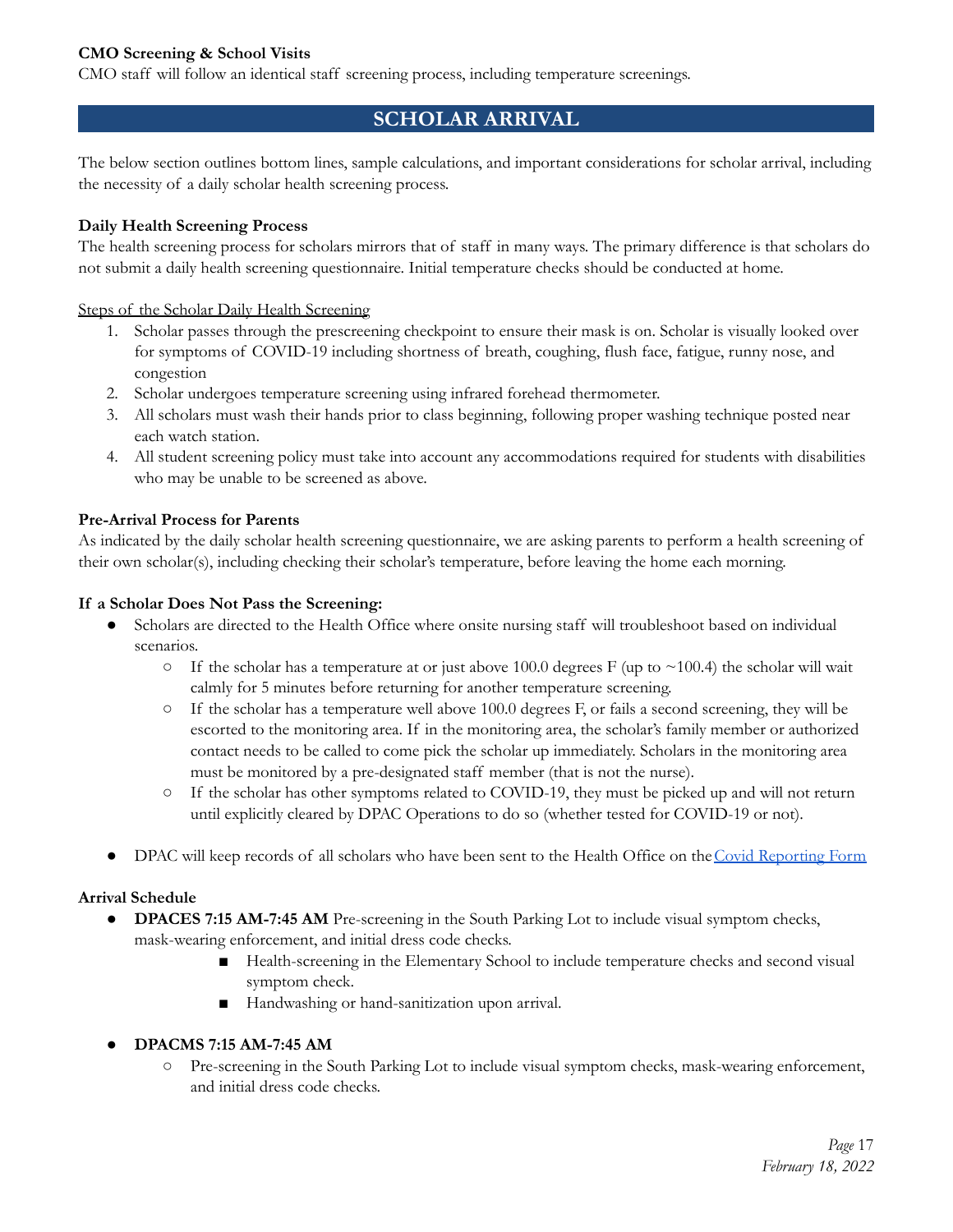- Health-screening in the Middle School to include temperature checks and second visual symptom check.
- Handwashing or hand-sanitization upon arrival.

#### **● DPACHS 7:00 AM-7:30 AM**

- Pre-screening in the South Parking Lot to include visual symptom checks, mask-wearing enforcement, and initial dress code checks.
- Health-screening in the High School to include temperature checks and second visual symptom check.
- Handwashing or hand-sanitization upon arrival.

#### **Additional Arrival Considerations**

The following will be considered within the redesigned arrival process:

#### Parent Access During Arrival

Unless parents can reach the normal reception area without crossing into scholar arrival areas, parents will not enter school spaces during the new arrival processes. Parents will wait until the end of all arrival processes to enter school. All guests will access campus through the Front Office.

Late Scholar Entry

Scholars arriving after their arrival window are folded into the current arrival window. Any scholar arriving after the final health screening at 8:00 AM will enter through the Front Office and follow the same screening protocols.

# **SCHOLAR DISMISSAL**

Scholars will be escorted beyond the threshold of the school building and additional expectations should be set as regionally appropriate to ensure expected behaviors.

#### **DPAC Dismissal Schedule**

- **● DPACES 3:35 PM**
	- J StreetPlayground Exit
	- **● DPACMS 3:35 PM**
	- South Gate
- **● DPACHS 3:35 PM**
	- South Gate

# **SCHOLAR MOVEMENT & GROUPING**

One of the important tenets of reducing the risk of transmission is**grouping**, where scholars spend as much time as possible with the same small group of scholars throughout the day. Similarly, staff will minimize time spent with staff or scholars outside their direct instructional cohort, whenever possible.

Schedules will be designed to keep scholars in the same room as much as possible.

#### **Hallway Movement & Scheduling**

Restroom and hallway pass usage will be restricted to times and spaces that are not during transitions.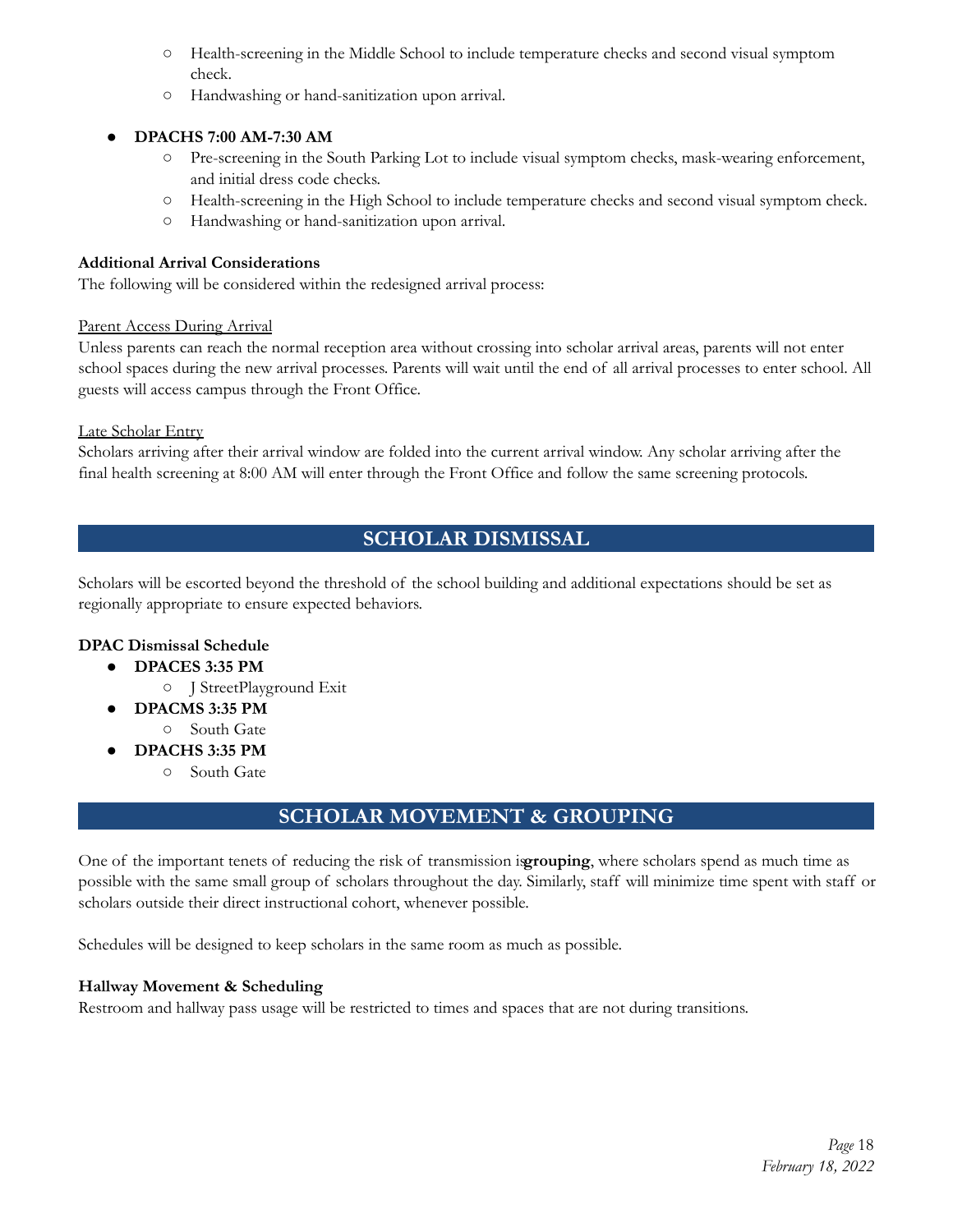# **HYGIENE**

Personal hygiene is another essential tenet of reducing the risk of transmission. Generally, personal hygiene focuses on increased hand-washing, use of hand sanitizer, and coughing or sneezing into your elbow or a tissue. Scholars, faculty, and staff must be trained on proper hand and respiratory hygiene and we will provide information to parents about how to reinforce these methods at home.

#### **Hand Washing**

Hand washing with soap and water is the most effective method to clean your hands.

According to the CDC, follow these five steps every time.

- 1. **Wet** your hands with clean, running water (warm or cold), turn off the tap, and apply soap.
- 2. **Lather** your hands by rubbing them together with the soap. Lather the backs of your hands, between your fingers, and under your nails.
- 3. **Scrub** your hands for at least 20 seconds. Need a timer? Hum the "Happy Birthday" song from beginning to end twice.
- 4. **Rinse** your hands well under clean, running water.
- 5. **Dry** your hands using a clean towel or air dry them.

Scholars at Democracy Prep will wash their hands at arrival as well as before and after eating. In order to achieve this, ample time will be built into schedules for handwashing at these times. Additionally, scholars will wash hands or use hand sanitizer any time they switch rooms.

Cleaning or facilities staff will be aware of hand washing schedules so they can frequently clean restrooms after class usage.

#### **Hand Sanitizer**

Hand sanitizer will be readily available in every classroom and office in the school building, as well as in conspicuous areas at the entrance and exit to the school.

Hand sanitizer will contain at least 60% alcohol to be effective against transmission of SARS-CoV-2 and will not contain methanol as it can be fatally poisonous (USA Today).

When applying hand sanitizer, rub hands together, until hands feel dry. This should take around 20 seconds. Note: Do not rinse or wipe off the hand sanitizer before it's dry; it may not work as well against germs.

# **TECHNOLOGY**

#### **Individually Assigned Devices**

DPAC will assign individual devices to individual scholars because this will reduce the risk of cross-contamination and because most scholars will need to bring their devices to and from school.

DPAC will keep records of individual device assignments and log them in official inventory systems where possible. Scholars should not share their devices with anyone else and follow a clear set of expectations for technology care, each family has signed a technology use agreement form highlighting safe practices.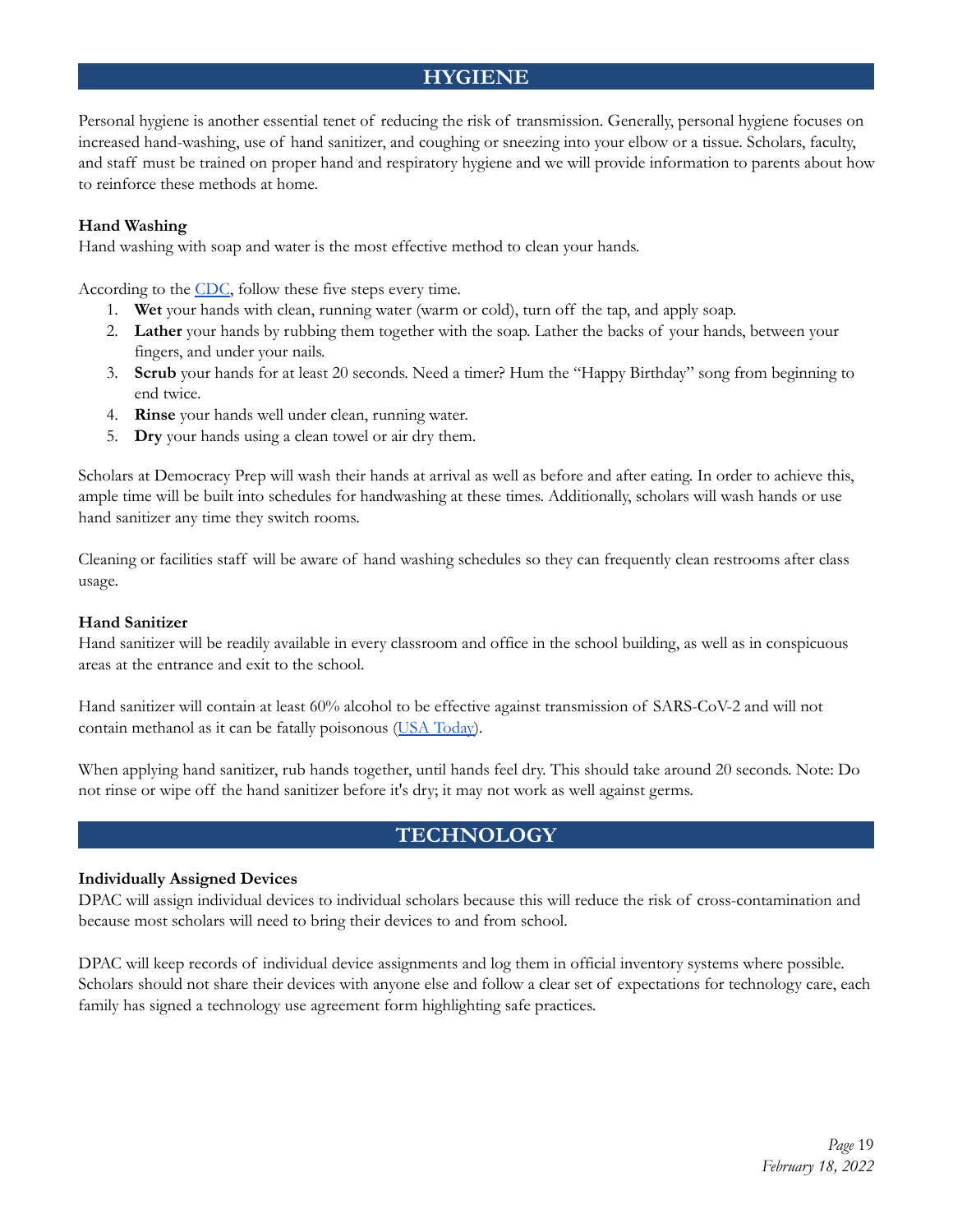# **MEALS**

#### **Classroom Meals**

During meal time, scholars may temporarily remove masks but only while remaining seated and actively eating.

Below are additional meal process expectations for meals systems in classrooms:

- Classroom Breakfast
	- Operations staff will pack meals into coolers or insulated bags as needed and transport them to each school's atrium.
	- Operations staff will distribute meals or scholars will self-serve while monitored to ensure they do not touch multiple meal items.
	- Operations staff will record which scholars participate in school sponsored breakfast program.
	- Waste collection by the teacher, bringing around the waste basket to collect
		- Operations will assist by delivering large bins to each classroom immediately after meal service.
	- Scholars will wipe down own desks using teacher-distributed supplies
	- We will use outdoor dining when possible and weather permitting
- Cafeteria Lunch
	- Classrooms will have assigned seating with rows distanced.
	- Masks may only be removed while actively eating or drinking.
	- Meal times are paced quickly to limit the amount of time scholars are in near proximity to one another.
	- Teachers continue a visual check for symptoms.

#### **Compliance & Training**

Ultimately, food service will continue at the same high standards, by properly trained staff, for the health of our scholars.

#### PIN Entry

If required, DPAC will have staff-entered PIN entry or barcode scanners. Scholars will not be using PIN pads one after another to avoid cross-contamination.

# **IN-PERSON LEARNING AND DISTANCE EDUCATION**

#### *Student and Staff Wellbeing:*

#### Scholar wellbeing:

DPAC will leverage several structural components to support children's social emotional wellbeing. Specifically, we will rely on our Scholar Support Team, restorative practices, and advisory classes

#### *Scholar Support Team:*

Every DPAC scholar will have access to DPAC's Scholar Support Team, which is a group of licensed social workers and behavioral specialists who are trained to provide emotional support for children. This team will work 1:1 and with groups of scholars to help children manage emotions and remain engaged in school. Additionally, this team will be charged with leading the DPAC's restorative practices.

#### Teacher & Staff Wellbeing:

Keeping our staff mentally and physically healthy is a critical component of ensuring the school remains people centered.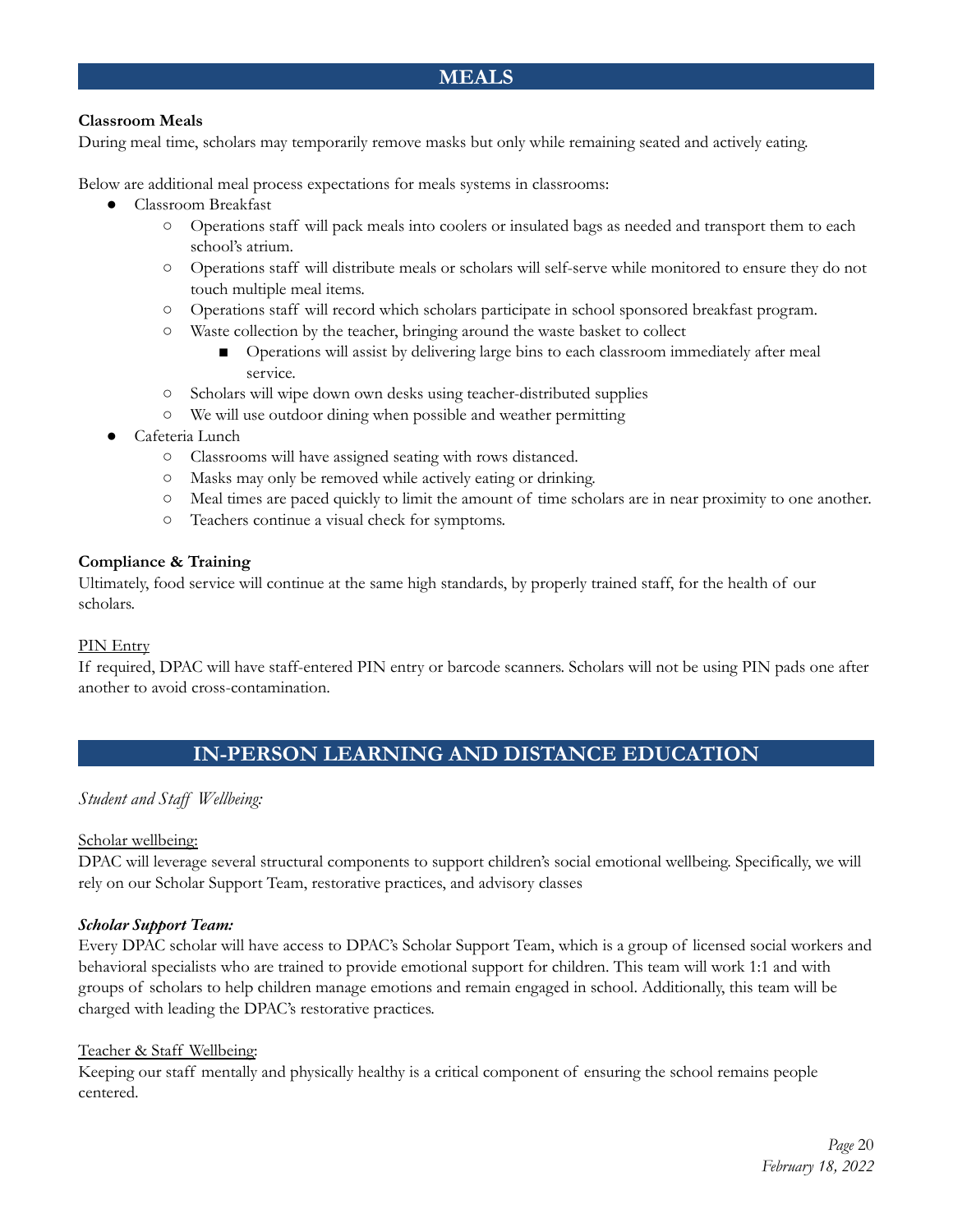Our staff have access to a variety of mental & physical health resources on The Crest, Democracy Prep's internal staff website. The Crest provides staff with access to mental health professionals, self-help guidance, and tips on healthy living.

In addition to the resources we provide to staff, we direct staff to resources they can leverage for their families.

#### *Accelerating Student Learning:*

#### *Context:*

Over the past two and a half years scholars, families, teachers and staff made a heroic effort to continue and accelerate learning. Despite our school community's best efforts, scholars entered the 2021-2022 school year with learning gaps.

#### *Our Goal:*

We will accelerate learning so scholars end the 2021-2022 school year at or above grade level.

#### *Our Plan:*

Democracy Prep will teach the most important 85-90% of grade level content in each course. Use the other 10-15% of the year to provide timely supports before, during and after lessons. Provide targeted, small group supports outside of lessons using tutoring and, where possible, intersessions. We have borrowed the term Just-in-Time supports to execute our plan for this year. Just-in-Time supports happen before, during or after a lesson.

#### *Before a Lesson -- 'Pre Teaching':*

**Purpose:** To ensure that scholars have mastered the essential prerequisite skills or knowledge needed to access a unit. **Format:** Full lesson done 12 times a year and created by the Democracy Prep Academics Team

Pre Teaching lessons focus on the 1-2 prerequisite skills that scholars must have before they can understand the unit as a whole. Scholars can't write a strong essay unless they already know how to write a strong paragraph. And they can't solve multi-step equations without first being able to solve single-step equations.

These lessons take a full day of instruction and are provided by the Democracy Prep Academic Team. Since there are 12 pre teaching days a year most units will include at least one pre teaching day. These days will be added for language arts and math in Elementary, and all supported courses in middle and high school.

#### *During a Lesson -- 'Scaf olding':*

**Purpose:** To provide scaffolds that help scholars access an individual lesson. **Format:** Part of a lesson and can vary in the numberduring a unit

The next type of support, scaffolding, happens during a lesson. It includes the traditional kind of scaffolds and supports we'd expect to see in a strong classroom, like graphic organizers or unbundled questions that break a hard problem into a series of simpler steps. But it also includes supports that directly compensate for missing skills. It's essential for a fourth grader to learn long division, but if a scholar in Algebra 2 still can't do long division it makes more sense to give him a calculator. For the fourth grader, learning division is the heart of the lesson, but for the 11th grader the heart of the lesson probably deals with quadratic equations -- division is only a stumbling block along the way. In this example, the calculator is a *scaffold* for the older scholar.

Scaffolds are created by teachers in response to scholar data, based on exit tickets, pretests and teachers' knowledge of their classes. They should be used to help bridge small knowledge gaps and proactively address misconceptions. School leaders should look for these scaffolds when reviewing lesson plans and support teachers who need additional help crafting the scaffolds. Out of the three types of supports, these are going to be the hardest, so start by mentioning them to experienced teachers, but have all teachers focus on the after the lesson supports.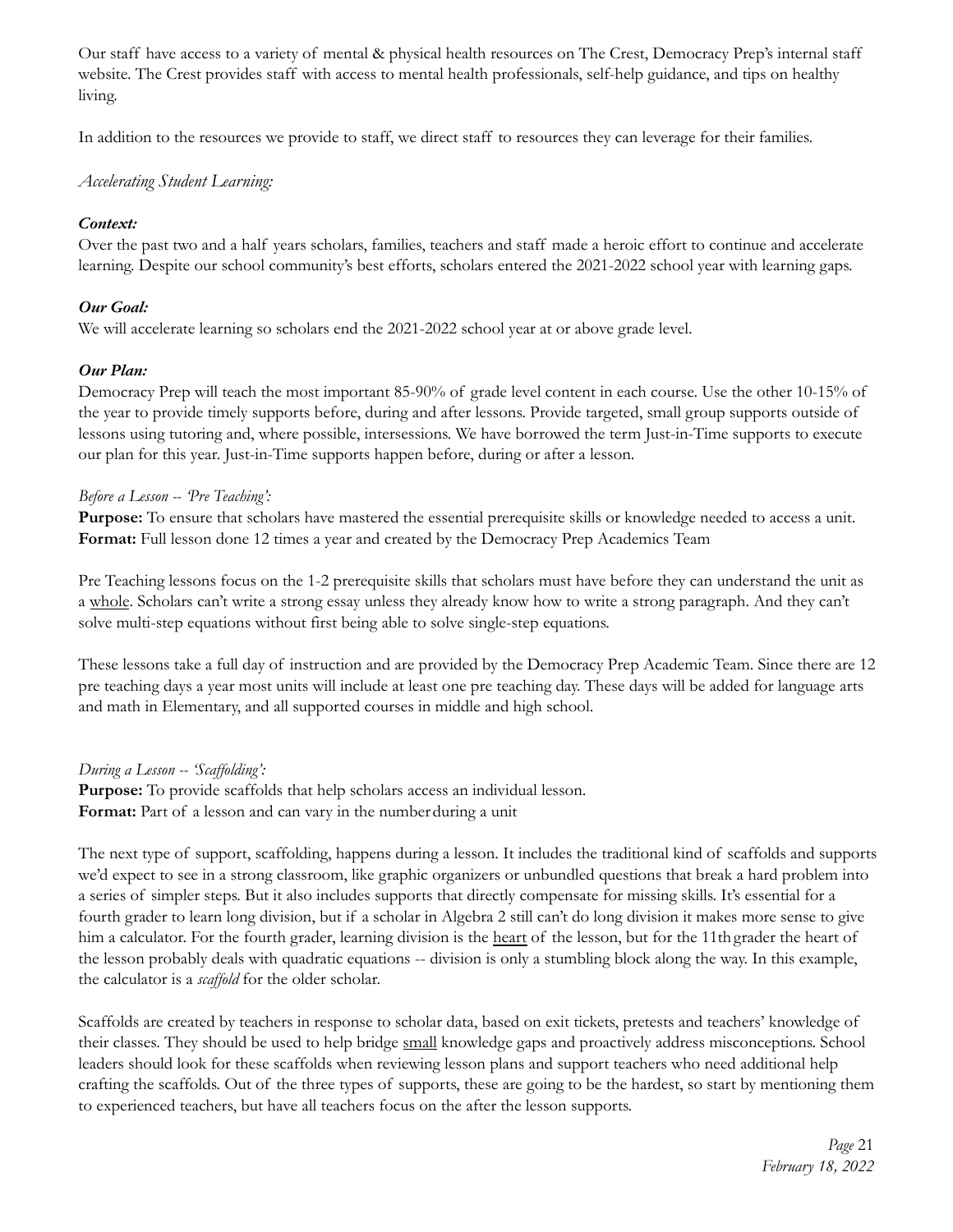#### *After a Lesson --'Targeted Support':*

**Purpose:** To help scholars practice skills that they have seen but haven't yet mastered. **Format:** Full lesson done 12 times a year and created by the classroom teacher

The final type of Just in time support happens after a lesson is done. This year we're including 12 flex days per year that should be used for reteaching and scholar support. These days are spaced evenly throughout the year, and are created by teachers to fit the needs of scholars. In our next Learning Acceleration session we're going to discuss our process for regular data cycles. But in short the goal is to provide scholars support for material they haven't mastered before they're asked to demonstrate mastery on a unit test or Trimester exam.

This year we will dedicate one hour of Professional Development every other week to evaluating scholar data and action planning from that data. Democracy Prep intends to provide scholars with grade-level materials in each class. In order to ensure learning gaps are closed, Democracy Prep will provide 24 days where missing concepts will be retaught or targeted.

#### *Distance Education: Students unable to participate in-person*

Democracy Prep will offer a combination of asynchronous and synchronous work for students who are unable to participate in in-person learning because of a documented medical condition or because of mandatory quarantine as a result of public health officials' directives.

Students unable to attend in-person classes will receive asynchronous work from their teachers each day on an online platform. Those students will also be able to tune into live-classes that will be delivered via an online meeting platform. As a way to ensure students have access to a live teacher each week, any student attending school remotely will have a 60-minute session with Democracy Prep teachers or subject matter experts.

#### *Distance Education: Supporting Students*

Any student at DPAC who must attend school virtually will have all necessary technology provided to them by the school. DPAC has secured enough technology to provide 1:1 technology with all enrolled children. Additionally, any child who requires internet services at home can receive a school-provided hotspot upon request.

Democracy Prep will continue to provide special education, English Language, and meal services to remote students who require said services. The school will allot special office-hours for remote students who require additional services. Our Special Education teammates will have hours built into their schedules to provide individual and group services to remote students using an online platform.

### **SYMPTOMATIC & ILL SCHOLARS**

As noted in the Physical Layout section, every school will designate an isolated Monitoring Area where scholars exhibiting symptoms of COVID-19 must remain while waiting to be picked up.

As noted in the Arrival section above, scholars will undergo a temperature screening and visual symptom check upon entry to the building. Scholars failing such screenings will be sent to the Follow-Up Zone for further investigation. Some of those scholars, such as scholars with temperatures well over 100.0 degrees F, will be escorted to the nurse or directly to the Monitoring Area. Additionally, staff will be constantly monitoring scholars for potential symptoms throughout the day. Staff regularly reminds scholars that if they are not feeling well they should remain home. Staff are also reminded to remain home if feeling ill.

#### **Constant Monitoring & Nurse**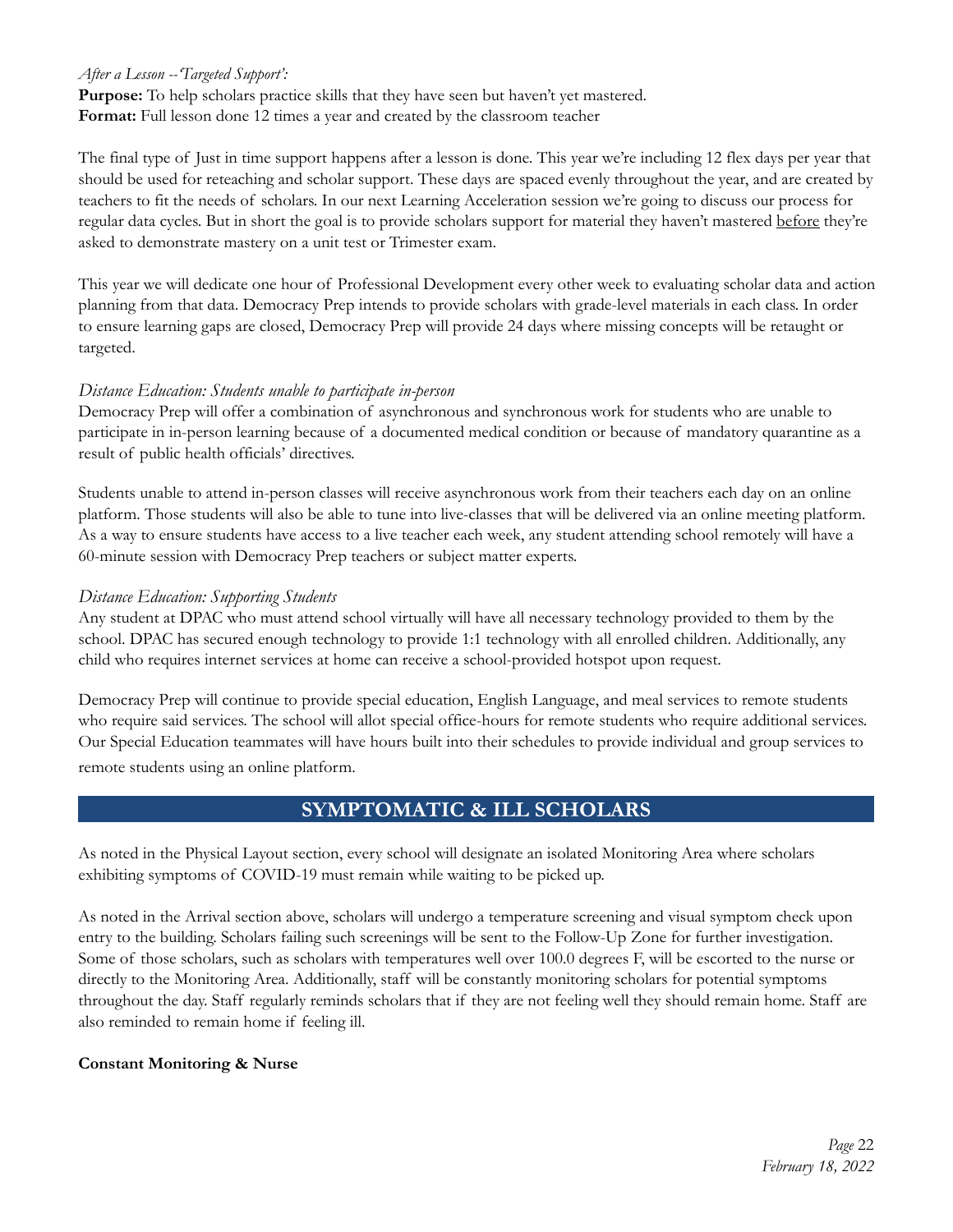All staff will be aware of thesymptoms of COVID-19 and be actively monitoring scholars for symptoms at all times. It is the collective responsibility of the DPAC staff to flag issues as soon as possible in support of the health of the community.

Should any staff notice symptoms in a scholar or should a scholar report any relevant symptoms, the scholar will be immediately escorted to the Monitoring Area while wearing a face covering. The nurse will assess the scholar and determine if they should be picked up. If pick-up is needed for symptoms relating to COVID-19, the scholar will be escorted to the Monitoring Area.

Following a scholar being sent to the nurse for COVID-19 symptoms, the teacher will disinfect scholar spaces, door knobs, light switches, and other surfaces that the scholar may have been in contact with that day. As appropriate, support similar efforts in other rooms if the scholar has moved throughout the day. Otherwise wait for further information to avoid creating panic.

#### **Data Tracking**

Any time a scholar is sent to the Follow-up Zone during arrival, sent to the nurse for possible COVID-19 symptoms, or sent to the Monitoring Area for parent pick-up, the information will be logged in our COVID-19 tracking system.

#### **Immediate Pickup**

Scholars exhibiting symptoms of COVID-19 must be picked up immediately by a parent, guardian, or parent-approved designee. It is important to frontload this expectation to families ahead of time and the importance and urgency of the scholar's removal from the space. Communicating this as a communal expectation will hopefully strike a cord because we all would presumably want to remove an ill scholar from the school space for our own safety. If an infected scholar has to sit with a staff member for extended periods of time, that staff member continues to be exposed to some level of risk, which can increase the risk for everyone else.

#### **Disinfecting the Monitoring Area**

After a scholar has been in the Monitoring Area, the space will be disinfected prior to continued use. If the scholar is strongly believed to be infected, we will avoid use of the area (and other areas used by the scholar) for 24 hours prior to initiating cleaning. A deep cleaning will be completed by the cleaning or facilities team that evening, if not earlier.

#### **On-Site PCR and Rapid Testing**

DPAC has enrolled and trained all nursing staff in the COLOR PCR Testing program as well as rapid testing. All staff and scholars are welcome to receive a rapid test at any time. Non-vaccinated staff are required to take weekly rapid tests. Random weekly tests of a segment of staff will occur. Any staff or scholar who exhibits any potential symptom of COVID-19 as outlined by the CDC must receive a PCR test and quarantine until results are confirmed. If someone refuses to test, they must quarantine for 5 days and have symptoms resolved before returning to campus. All positive results, whether PCR or rapid test, are reported same day to the SPCSA.

#### **Athletics and Testing**

All "high-risk" athletics will receive weekly rapid tests from the DPAC health office regardless of vaccination status. All recommended testing standards as depicted in the graph will be followed.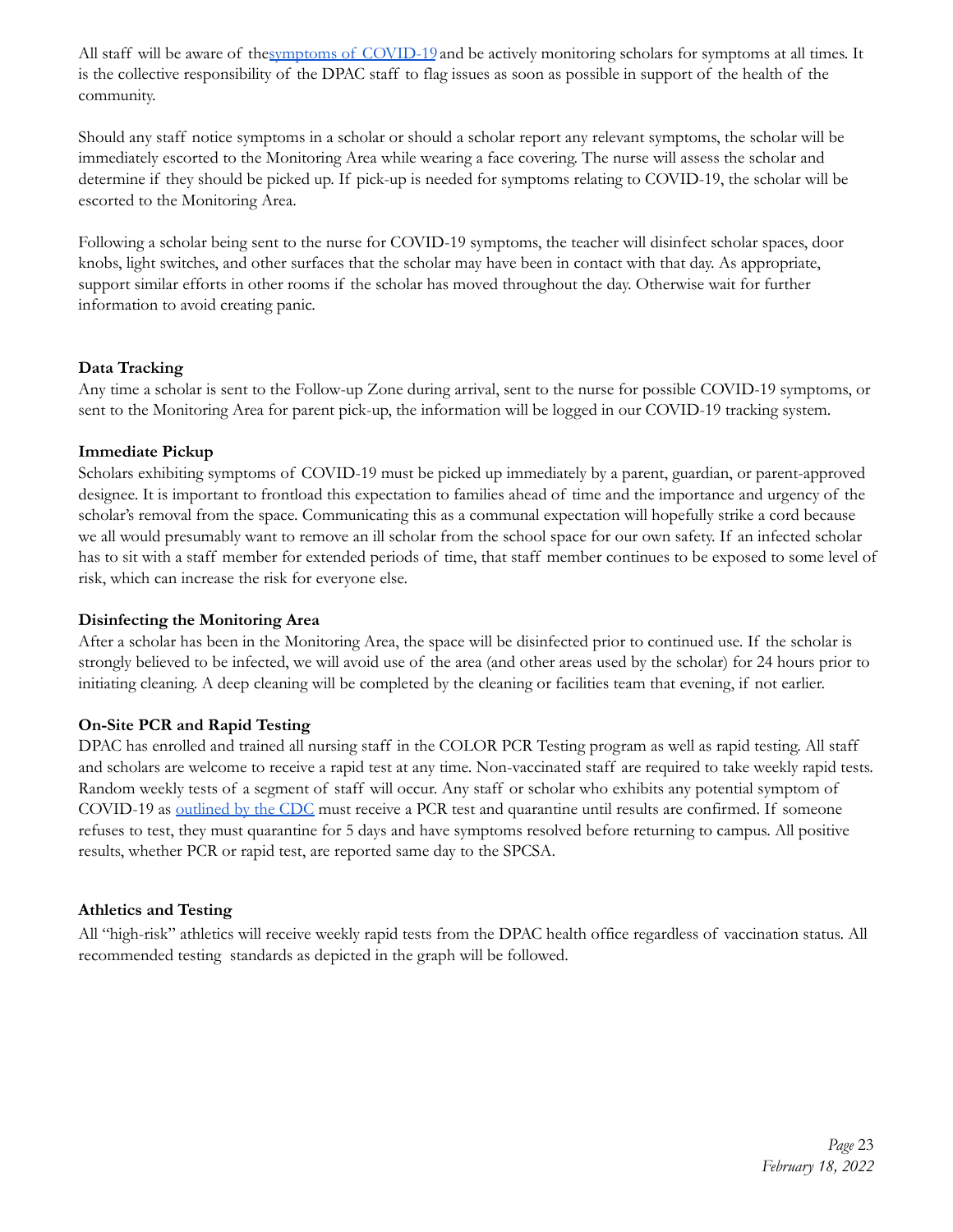# Table 1. Screening Testing Recommendations for K-12 Schools by Level of **Community Transmission**

|                                         | Low<br>Transmission <sup>1</sup><br><b>Blue</b>                                                                                         | Moderate<br><b>Transmission</b><br>Yellow | <b>Substantial</b><br><b>Transmission</b><br>Orange                                                            | <b>High</b><br><b>Transmission</b><br><b>Red</b>                                                                        |
|-----------------------------------------|-----------------------------------------------------------------------------------------------------------------------------------------|-------------------------------------------|----------------------------------------------------------------------------------------------------------------|-------------------------------------------------------------------------------------------------------------------------|
| <b>Students</b>                         | Do not need to<br>screen students.                                                                                                      |                                           | Offer screening testing for students <sup>4</sup> at least once per week.                                      |                                                                                                                         |
| <b>Teachers and staff</b>               |                                                                                                                                         |                                           | Offer screening testing for teachers and staff <sup>4</sup> at least once per week.                            |                                                                                                                         |
| High risk sports and<br>activities      | Recommend screening testing for high-risk<br>sports <sup>2</sup> and extracurricular activities <sup>3</sup> at least<br>once per week. |                                           | Recommend<br>screening testing for<br>high-risk sports and<br>extracurricular<br>activities twice per<br>week. | Cancel or hold high-<br>risk sports and<br>extracurricular<br>activities virtually to<br>protect in-person<br>learning. |
| Low- and<br>intermediate-risk<br>sports | Do not need to<br>screen students<br>participating in low-<br>and intermediate-<br>risk sports. <sup>2</sup>                            |                                           | Recommend screening testing for low- and intermediate-risk sports at<br>least once per week.                   |                                                                                                                         |

<sup>1</sup> Levels of community transmission defined as total new cases per 100,000 persons in the past 7 days (low, 0-9; moderate 10-49; substantial, 50-99, high, ≥100) and percentage of positive tests in the past 7 days (low, <5%; moderate, 5-7.9%; substantial, 8-9.9%; high, ≥10%.)

<sup>2</sup> Examples of low-risk sports are diving and golf; intermediate-risk sport examples are baseball and cross country; highrisk sport examples are football and wrestling.

<sup>3</sup>High-risk extracurricular activities are those in which increased exhalation occurs, such as activities that involve singing, shouting, band, or exercise, especially when conducted indoors.

<sup>4</sup>At a minimum, screening testing should be offered to people who are not fully vaccinated.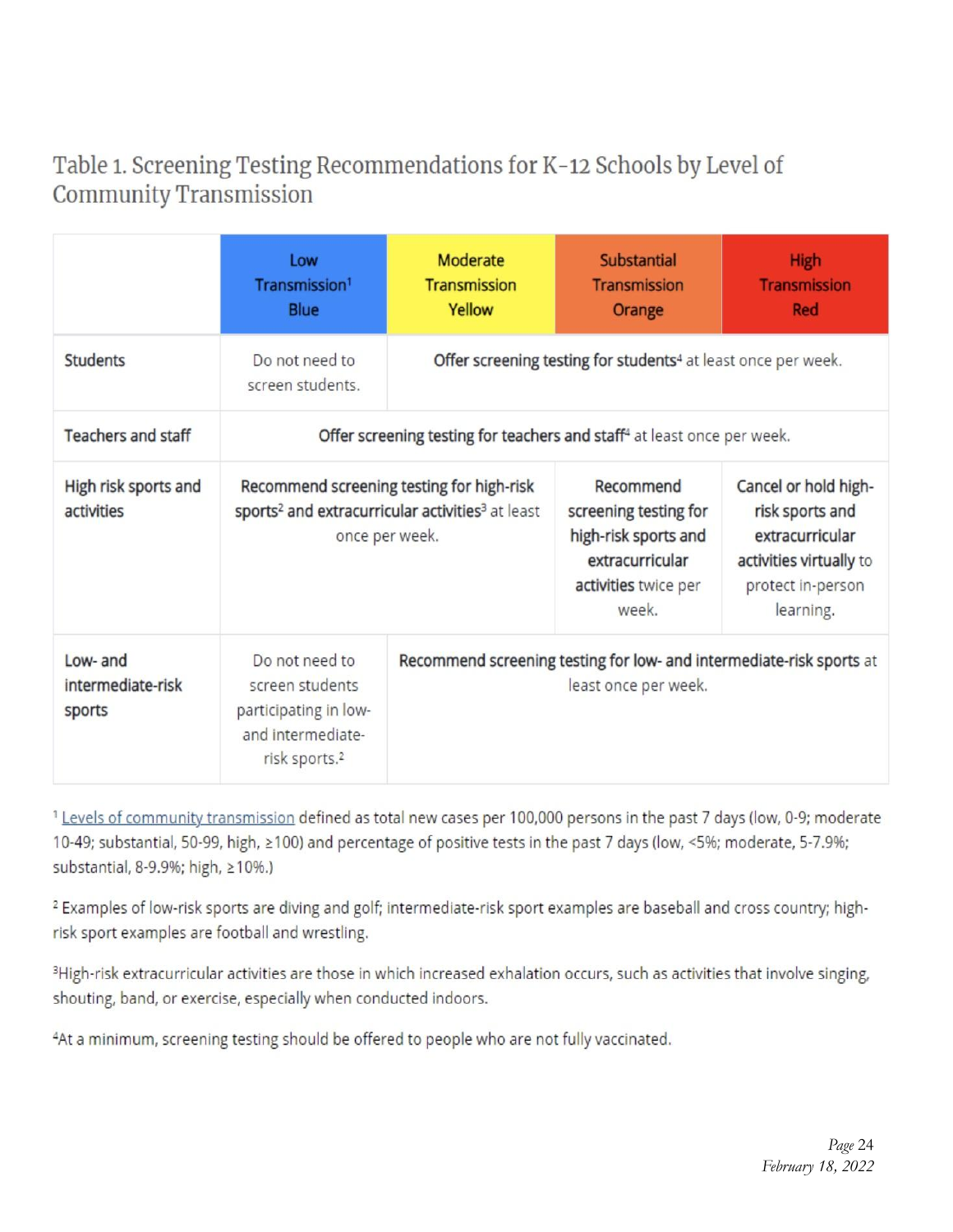# **Action Flowchart for Symptomatic Scholar**

(Outside of Arrival Screening Process)

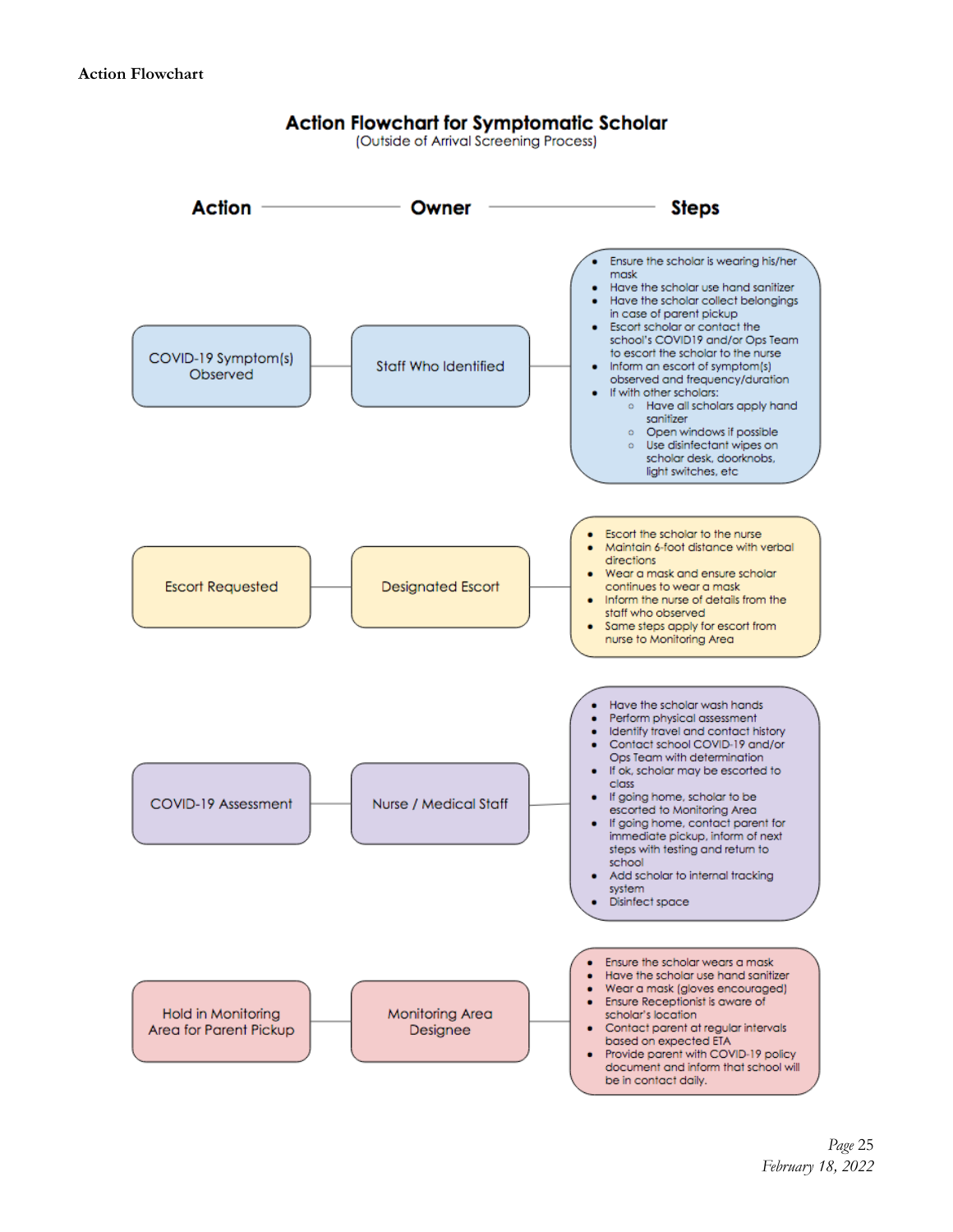#### **Absence Due to Fever or COVID-19 Symptom**

If a scholar is absent for the reason of fever or COVID-19 symptoms, the following protocols go into effect for attendance and family follow-up.

- 1. The person learning of the absence will report the information to Ops for follow-up.
- 2. Ops will phone the family to:
	- a. Inquire about details of symptoms as required for tracking, including date of symptom onset, body temperature, coughing, trouble breathing, etc. We will utilize our **Covid Reporting Form** (However, please note the family is not required to supply details as manners of privacy).
	- b. Inform the family that, regardless of severity, if symptomatic, the scholar must quarantine until the results of a PCR test are available or they have quarantined for the full 5 days as recommended by the CDC. If the family has already been tested, obtain a date of testing. PCR testing is available on campus through COLOR testing system.
	- c. Inform the family the scholar must self-quarantine, follow up as soon as test results are received, and request medical documentation that the child can return.
- 3. The school nurse (or designee) will call to follow-up with the family and offer the same advice.
- 4. Ops will phone the family regularly to follow-up about scholar's health and test results.
	- a. If the test results are negative, see section When Can the Scholar Return?

#### **When Can the Scholar Return - Return to Campus Plan?**

When a scholar first exhibits symptoms, we will fill out a Covid Reporting Form. Depending on the responses on the form they receive a detailed email from DPAC Operations Team outlining a return to campus plan. All mandatory quarantine guidelines will be utilized to determine each scholars return to campus date.

If a scholar (or staff member) has been confirmed as a positive case of COVID-19, they must follow official guidance from local health authorities. Please see the Confirmed Case section below for more information.

# **CLEANING & DISINFECTING**

Cleaning is an essential part of preventing contamination and every teammate must play a role.However, because cleaning supplies, staff and frequency can get very expensive, remember that cleaning is part of many efforts we are making to reduce risk of transmission.

#### **Cleaning by All Staff**

All staff will adopt habits of cleaning high-touch areas, including door knobs, handles, light switches, desks, countertops, faucets, etc.

Disinfectant wipes or sprays and paper towels will be placed by all high-touch appliances such as microwaves, refrigerators, faucets, copiers, etc. These items should be quickly wiped down after each use.

#### Cleaning After Every Transition

Scheduling will minimize movement of scholars to reduce the risk of transmission. It will not be feasible for cleaning or Operations staff to execute such cleanings, so this will be the responsibility of teachers using classrooms. If rapid cleaning must take place, a teacher may distribute individual wipes to scholars prior to their departure and instruct and monitor them to clean their own spaces.

#### **Disinfecting After Confirmed or Highly Suspected Case**

If a case is confirmed or highly suspected, it is ideal to avoid using areas the person was directly using for 24 hours prior to initiating a deep clean to decrease chances of contamination for cleaning staff and cross-contamination with other materials.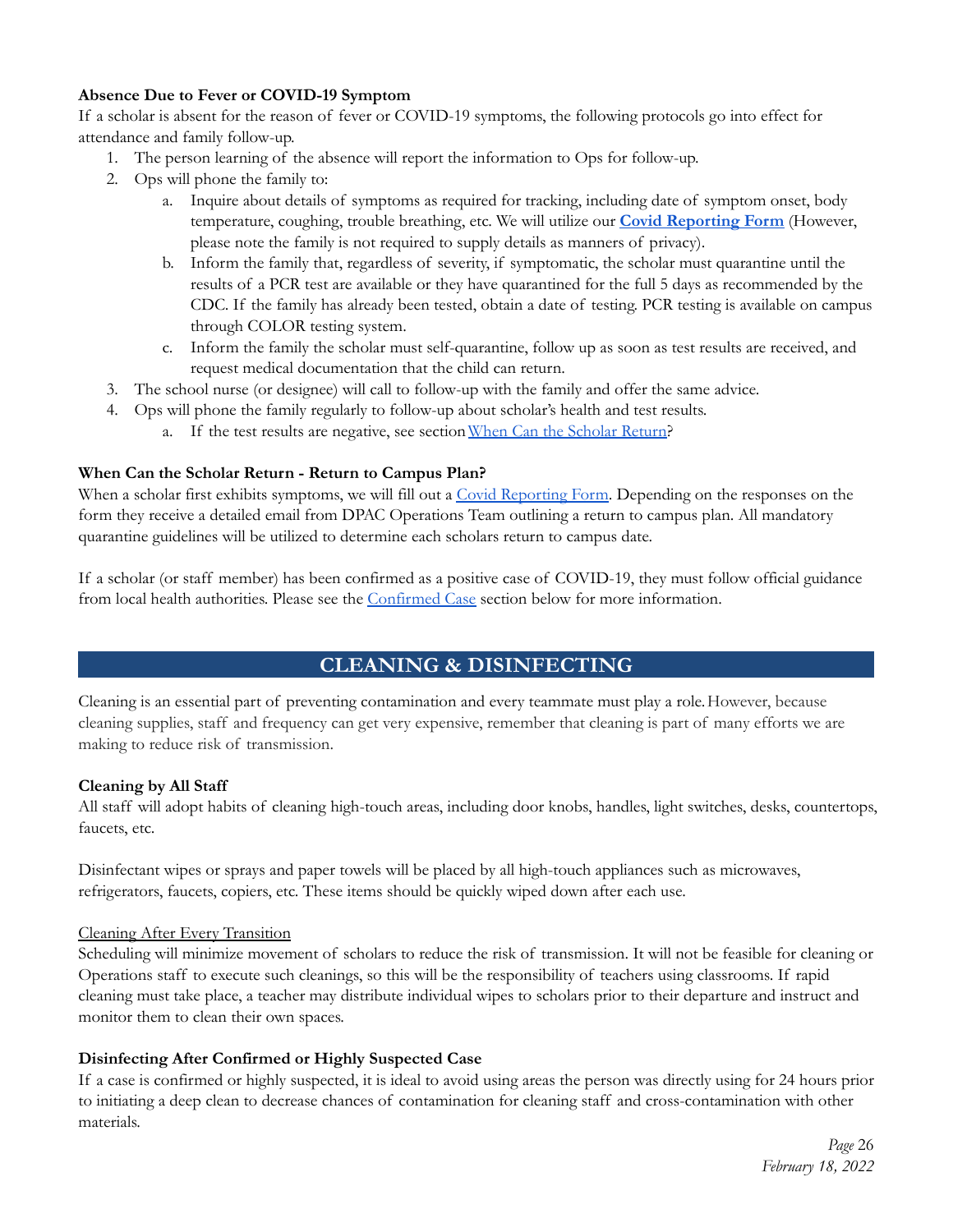#### **Nightly & Deep Cleanings**

Every night, school spaces will be cleaned. This includes:

- Disinfection via approved sprays and/or wipes of:
	- Scholar and staff desks, chairs, and tables
	- Door knobs and doors
	- Staircase railings
	- Locker surfaces and coat hooks
	- Bathrooms, including faucets, counters, sinks, toilets, hand dryers, towel dispensers, handles, and doors
	- Water fountains
	- Common hardware such as copiers, refrigerators, microwaves, water coolers
	- Countertops and cabinet surfaces and their handles
	- Kitchen spaces and hardware
- Sweeping and mopping of all floors in rooms and hallways
- Vacuuming of carpets and rugs

Additionally, "deep cleanings" will be scheduled at least once a week and available on demand whenever the need arises.

| <b>Cleaning Company/Entity</b>                            | Point(s) of Contact                                 | <b>Contact Information</b>                   |
|-----------------------------------------------------------|-----------------------------------------------------|----------------------------------------------|
| Agassi Foundation                                         | Dave Frazer                                         | 702.445.9584                                 |
| Accurate Building Maintenance<br>Main Office 702.220.8180 | Ron Finken<br>Victor Gutierrez<br><b>Brad Ruxer</b> | 702.497.6255<br>714.574.6658<br>702.690.1861 |

# **VISITORS**

Visitation volume will be drastically reduced to essential visitors during the duration of the 2021/2022 school year.

#### **Detailed Sign-In**

All visitors must sign in and logs will be kept regarding who the visitors met with and what spaces they entered. This is essential information that is needed for potential contact tracing.

Sign-in logs will be saved digitally at the end of each day so they can be accessed remotely so that if schools learn of positive test results for an individual during after-school hours the information can be accessed immediately and leveraged for notifications.

#### **Additional Steps**

Schools will provide the following to supports to reduce family visitors and risk of transmission:

- Proactively communicate protocols for reducing on-site visits proactively to families along with preferred methods of contacting the school, as well as policies if on-site visits are required, such as face coverings
- Ensure there is clear signage that:
	- Leads guests directly to the main office
	- Indicates masks are required
	- Indicates availability of hand sanitizer
- Ensure hand sanitizer is available at entrance and in main office
- Require all visitors to use hand sanitizer either upon entry to the office or prior to moving to another part of the school.
- Designate an emergency meeting area near the main office/entrance for in-person meetings.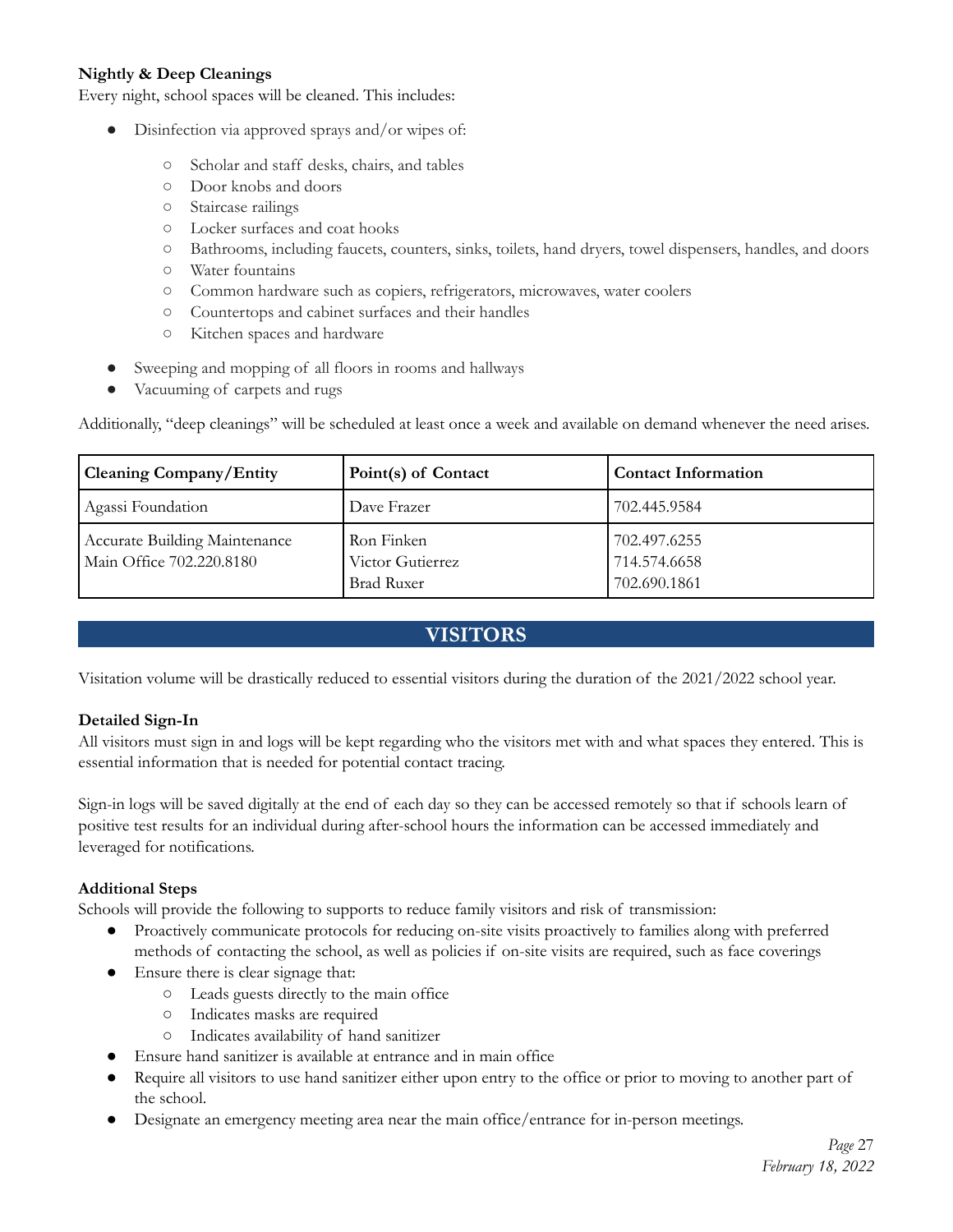- Establish cleaning processes for after visitors depart.
- Outfit the front desk with a shield to protect the staff member(s) receiving guests
- Ensure the front desk has a supply of PPE and ample cleaning supplies.

#### **CMO Visitors**

As noted in the Staff Arrival section, CMO teammates will undergo identical screening processes to school staff.

There will be a list created of approved CMO visitors and the number of CMO visitors will be reduced to those who are essential for school operations. CMO teammates must sign in and identify their visitation purpose and anticipated locations, meetings and/or observations.

CMO teammates must follow all hygiene practices the entire time they are on site, without exception. CMO teammates are visitors and must model the highest degree of compliance to maintain the trust and respect of school staff and scholars.

CMO teammates should not spend extended periods of time in schools if they are not engaged in work that requires their physical presence. For example, CMO teammates should not work in teacher workrooms or offices after meetings.

### **DELIVERIES**

Delivery persons will continue to need access to the school space, however, their degree of interaction with the school space and staff should be minimized. This should be achieved through the following:

#### **Package Delivery Requirements**

- Designation of a deliver drop-off area outside, or immediately inside, the school main entrance, including physical signage indicating the area
- Delivery staff not required to sign in if their designated drop-off area is outside or just within the school threshold
	- If delivery staff must enter further into school spaces (i.e. case paper delivery), they must complete the online health questionnaire.
- School facilities or other staff will move boxes around internally.

### **GENERAL FAMILY COMMUNICATION**

In order to roll out the policies and procedures within this Plan and others created by the school, proactive communication will be sent to all families. The school reopening plan will be posted on the school website.

#### **Introduction Letter**

Prior to physically welcoming scholars back to school, DPAC will communicate important policies and procedures in writing to families.

Staff will be informed of their role in discussing or fielding questions about these policies and procedures so parents remain confident in our unification and understanding of these important policies and procedures.

#### **Opportunity for Questions and Feedback**

DPAC will provide an accessible opportunity for families to ask questions and provide feedback directly to the school. DPAC will provide New Family and Returning Family Orientation. DPAC will share details of the Family Orientation inline with Prep Academy and the First Day of School.

#### **'Mid-Year' Onboarding of Families**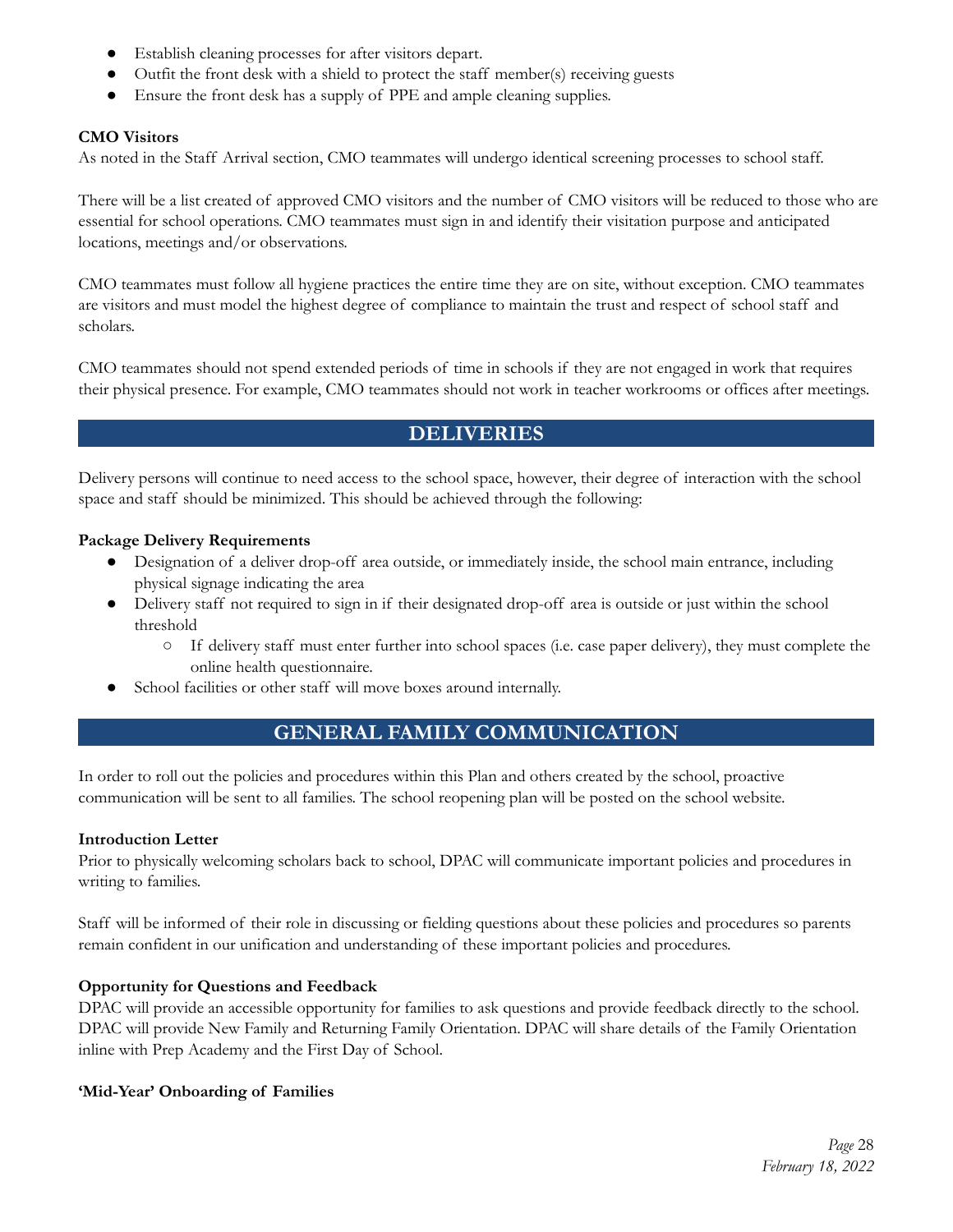In addition to the communication above, DPAC will all have a formal system to onboard families to the same systems if their child(ren) joins the school after the schoolwide training occurs. This will be prioritized even more than before because many of these systems are measures of communal safety that can quickly be compromised by individuals if not implemented consistently.

Parents need to immediately understand and implement prior to their scholar's first day (ex: pre-arrival health screening and screening questionnaire).

#### **Changes to Policies and Procedures**

DPAC will remain in touch with families regularly, particularly any time changes are made to policies or procedures related to COVID-19 safety. We ensure all families receive such communication regardless of preference of communication channel, which is never the same for all. As such, updates will be communicated via email, sent home with scholars in hard copy format (when appropriate), posted on the school website, and texted.

Staff will also be informed of their role in discussing or fielding questions about changes so the school presents as unified on these important matters.

# **SCHOLAR TRAINING & CONDUCT**

The multitude of new policies and procedures creates a need to train or retrain scholars on numerous systems. Relevant training will take place immediately as scholars return to school spaces to ensure the safety of the entire school community.

The following is a list of scholar training based on policies in this Plan and other potentially related updates:

- Talking points about the seriousness of COVID-19 and our prevention measures to minimize the risk of transmission of SARS-CoV-2
	- Our 6 priorities
	- Including talking points for the importance of wearing face coverings, social distancing, hygiene, grouping, minimizing transitions
	- Brief information about our prevention efforts: staff training, cleaning schedules
- What to watch for about your own health, when to stay home
- Scholar arrival and health screening (and the fact that staff and visitors will undergo the same)
- Scholar dismissal
- Processes if symptoms are observed or reported during the school
- Hygiene routines and schedules for classes
- Technology distribution, charging, and use
- Attendance and attendance intervention processes for in-person and remote learning
- Meal service
- Consequences for violation of safety-related policies
- Ways for scholars and families to share feedback

Training will include checks for understanding (CFUs) to ensure scholars understand policies and expectations. 100% on CFUs or assessments is the expectation and scholars will continue re-taking such assignments until achieving 100% success.

#### **Scholar Conduct & Consequences**

Compliance with safety-related policies is crucial to ensure the risk of transmission of SARS-CoV-2 is minimized. While we recognize some scholars will struggle with compliance for some policies (i.e. full-time mask-wearing), success will be achieved through sustained enforcement of these policies.

| <b>Possible Re-Directions &amp; Supports</b> |  |
|----------------------------------------------|--|
|                                              |  |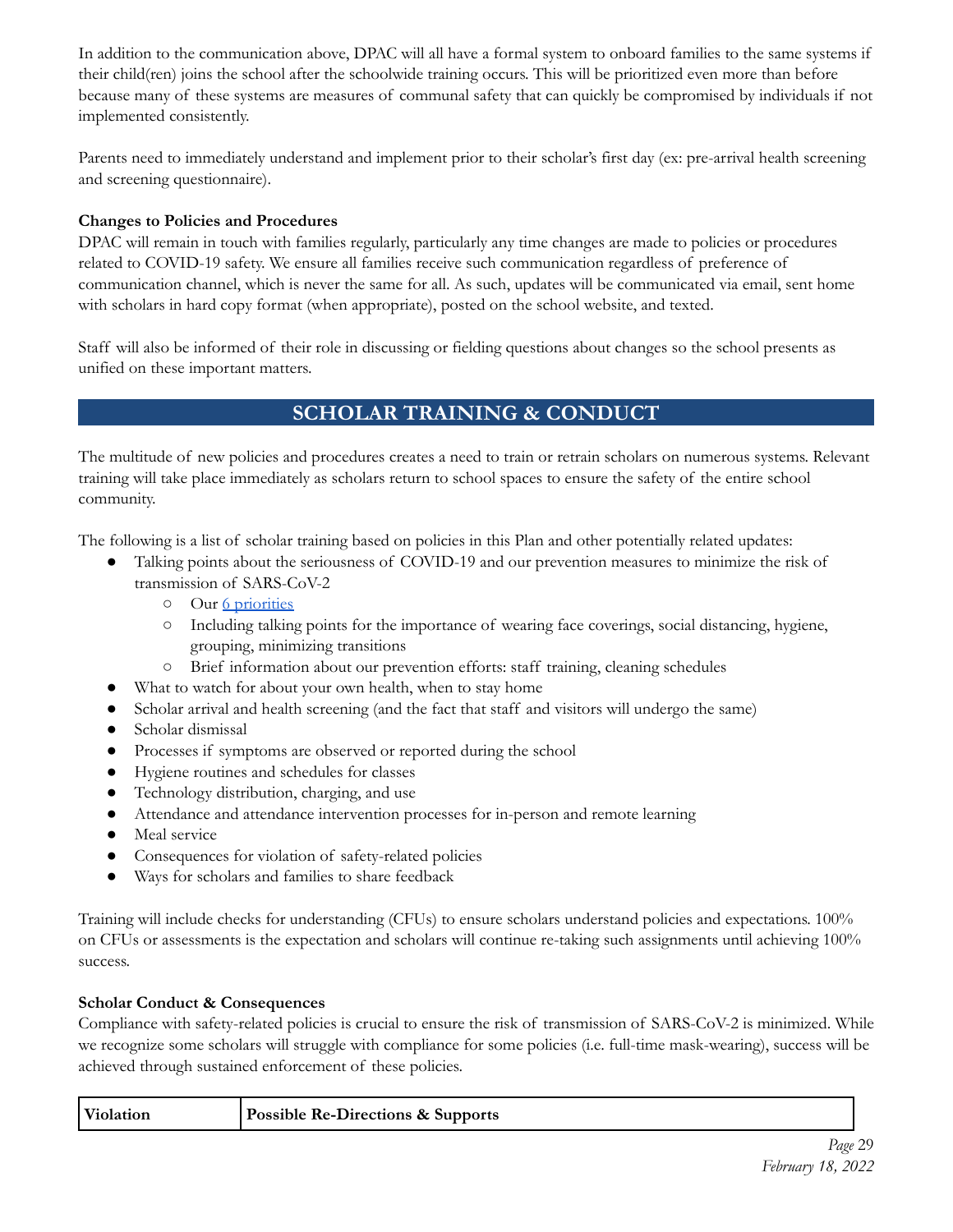| Not Wearing Mask                                  | Different mask types available if discomfort is rationale<br>Face shields available if discomfort is rationale |
|---------------------------------------------------|----------------------------------------------------------------------------------------------------------------|
| Forgot Mask                                       | Back-up disposable mask must be provided<br>Follow-up with family to troubleshoot and reinforce                |
| Violates Social<br>Distancing                     |                                                                                                                |
| Forgot Daily Health<br>Screening<br>Questionnaire | Send to Follow-Up Zone and contact parent<br>Inquire if family has run out or lost blank forms                 |
| Refuses Temperature<br>Screening                  | Send to Follow-Up Zone (if during arrival) and contact parent<br>DREAM Coach or Social Worker intervention     |
| Refuses Hand<br>Washing or Hand<br>Sanitizing     |                                                                                                                |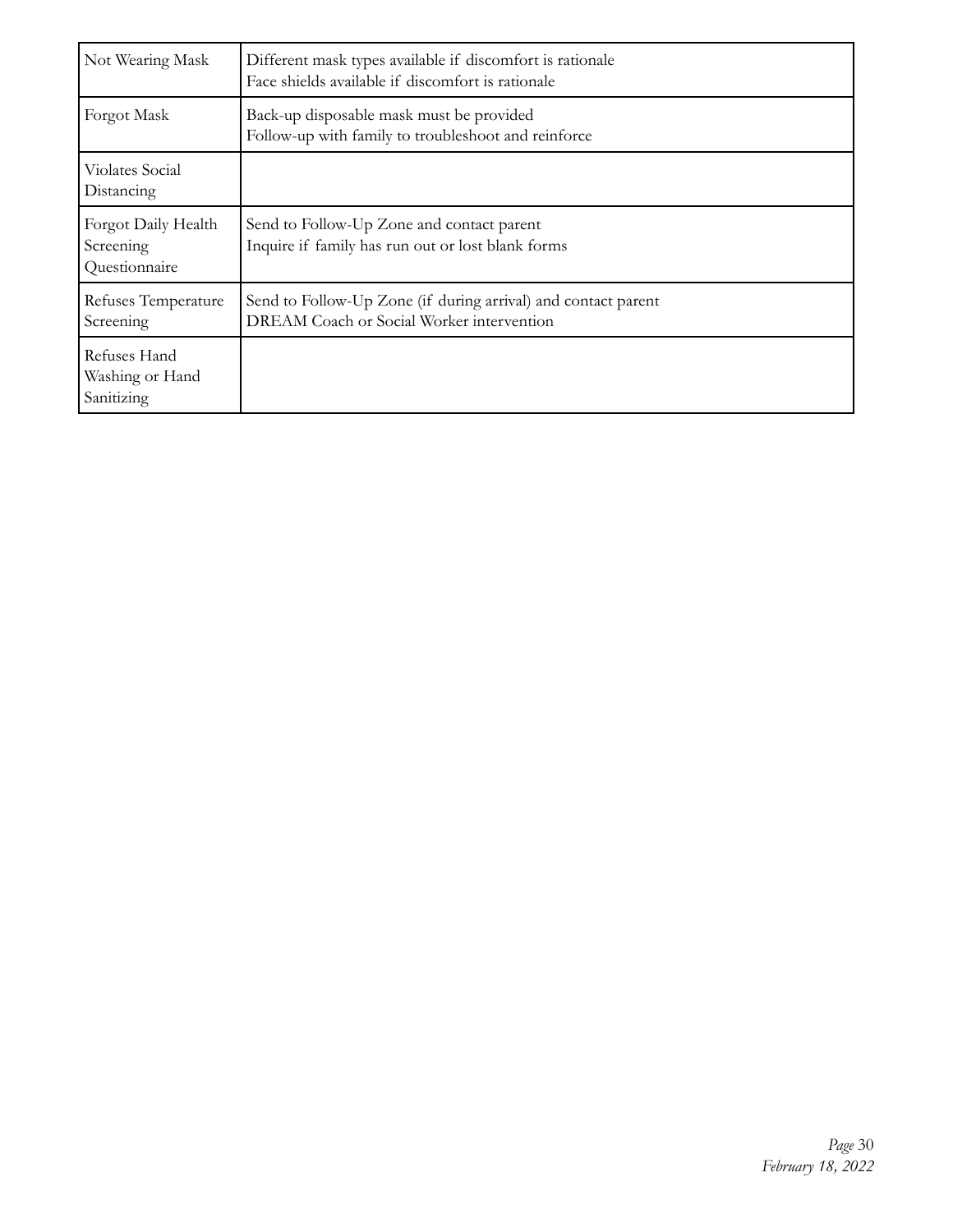# **CONFIRMED CASE**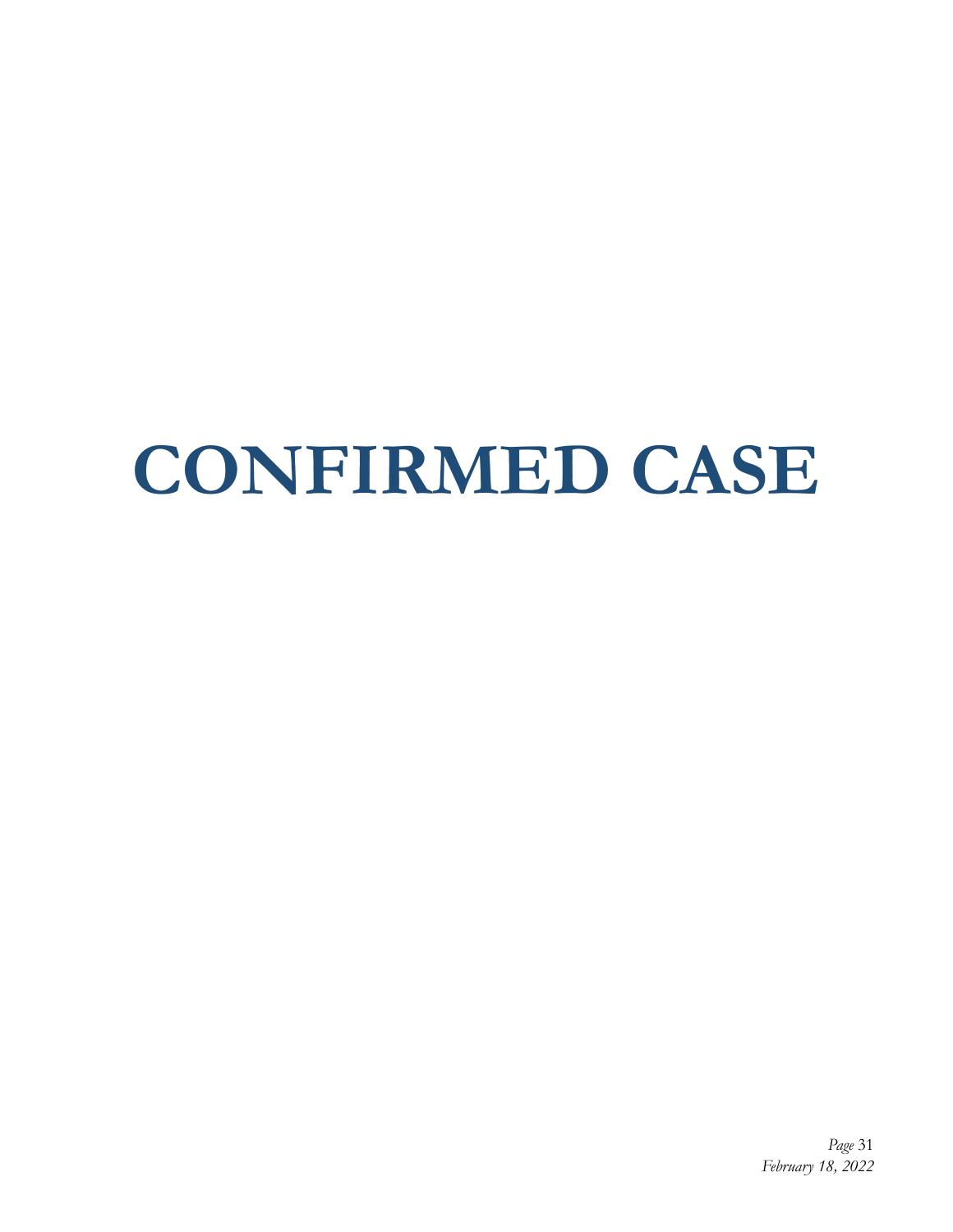# **GATHERING INFORMATION**

As noted in the Symptomatic & Ill Scholars section, whenever scholars visit the Follow-up Zone, nurse, Monitoring Area or indicate they are staying home due to COVID-19 symptoms they must be logged into the COVID-19 data system. This allows us to organize information and to triage follow-ups.

Should we receive confirmation of a positive test for a scholar, staff member, or visitor, additional steps will take place immediately and will be coordinated by the School COVID-19 Response Team. A member of the Team will contact the family to obtain the following information or as directed by local health authorities, this information will also be used to help with contact tracing efforts for scholars and staff. Contact tracing will begin immediately after a positive case is confirmed.

- Type of test conducted: viral PCR (rapid), viral antigen (2-3 days), antibody (previous infection)
- Location/agency that conducted the test
- Date of test
- Date of positive result
- Date of first symptom(s)
- Date(s) in building since first symptom(s)
- Next steps from doctor or health official including anticipated duration of isolation
- Information on close, non-mask contact with any other scholars or staff members in days prior to and following onset of symptom(s)
- Any other relevant notes

# **COORDINATING WITH CMO, LOCAL AUTHORITIES & SUPPORTS**

Immediately after collecting detailed information about the positive test result, a member of the School COVID-19 Response Team will follow the call tree to reach out to the CMO COVID-19 Response Team (starts with the OOTS Coach). Once a CMO Response Team Member is met, she will support further coordination amongst the CMO Team.

Collaboratively, the CMO and DPAC Team will be able to make decisions on:

- Programming and scheduling adjustments
- Partial or full school closure
- Whole-staff and family communication
- Personal communication to any individuals who may have had close contact with the infected person and need to consult with their physician about being tested
- Plans for notifying additional agencies of changes (see list and contact info in External Authorities and Supports section)

#### **Data Privacy with Local Authorities**

In all applicable cases, Democracy Prep will comply with local health and government requests in relation to school closure, investigation of positive cases and contracting, and reopening of the school.

While FERPA allows for exceptions to data sharing in the event of ongoing emergency situations, and those related to public health specifically, DPPS Legal will be counseled and involved throughout any external investigation to ensure information is shared appropriately and information sharing is limited to those who must know.

With the exception of health officials working to support the health response to a positive case (see next section for more information), schools will NOT share the name or individually identifiable information with any external agencies. We can provide information regarding the general situation and our decisions that will affect a given agency, but personal privacy must be protected for the individuals in question.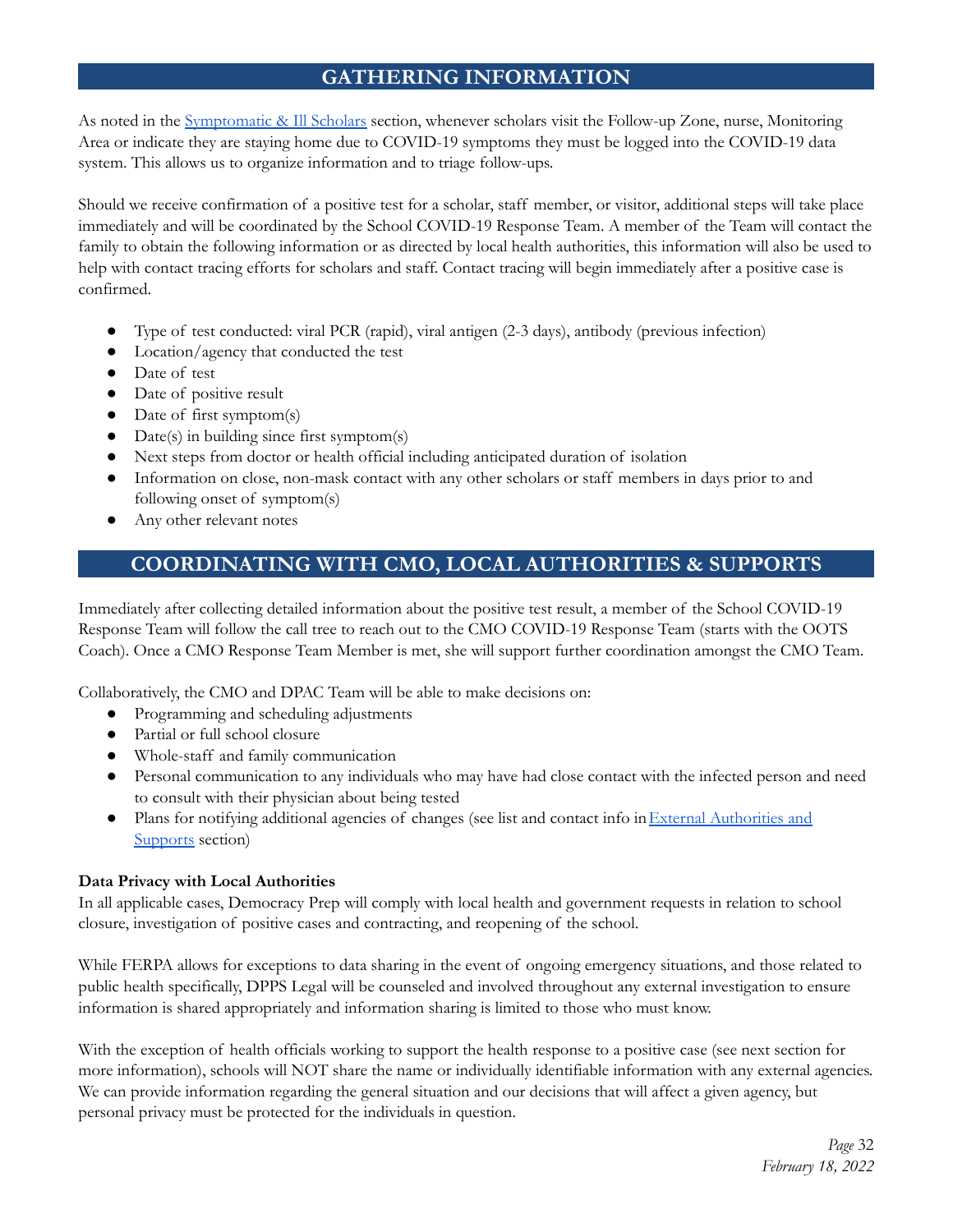# **CONTACT TRACING**

Contact tracing is the process by which local health officials will attempt to support quarantining and testing of individuals who have been placed at risk due to close contact with an infected individual. This process will be carried out by trained professionals based on information they will gather from the infected individual. Current contact tracing standards seek anyone who was within 3 feet distance for 15 minutes or more without the use of proper masks, i.e. during meal and snack times.

Health officials may also reach out to the school directly to gather information. Generally, schools are within their right to share information to a health official that a scholar or staff member has shared with the school (but we should not share identifiable information with anyone from other school-support agencies, as noted directly above).

As a school and community support, there are data-tracking systems we must have in place to support both the local health agency's investigations and our own communication decisions. Is it likely we will need to make decisions on who is personally at high risk prior to a complete response by local health agencies (as has already happened).

Systems that we will have in place to support our response and agency contact tracing include:

- Log of daily staff health screening questionnaires
- Staff sign-in log
- Record of staff who were denied access due to failed screening or who called out sick due to COVID-19 symptoms (in collaboration with HR
- COVID-19 data system with logs of scholars who
	- Visited the Follow-Up Zone during arrival
	- Were sent to the nurse for COVID-19 symptoms
	- Were sent to the Monitoring Area and sent home due to COVID-19 symptoms
	- Were absent due to COVID-19 symptoms for themselves or a family/household member
- Log of all visitors, whom they visited with, and the rooms they entered
- Class, individual, and staff schedules to determine locations used, frequency, and duration for the predicted period of contagious infection
- Self-reported information from staff and their level of contact with an individual

DPAC staff will consult with DPPS Legal and/or the CMO COVID-19 Response Team prior to providing access to these records to any external agency.

# **DEEP CLEANING**

As noted above, deep cleanings will be proactively scheduled at least once a week (depending on needs). Deep cleanings include disinfecting high-touch surfaces.

In the event of a positive case, DPAC staff will notify the facilities company and Senior Director of Operations to organize additional cleaning and disinfection procedures. Deep cleaning efforts following a confirmed case ideally will not commence for at least 24 hours. This is a precaution to reduce risk of potential SARS-CoV-2 transmission from surfaces. If a 24-hour wait period is not feasible, deep cleaning may commence sooner with cleaning staff following extra precautionary measures.

Information about the individual case will allow the School COVID-19 Response Team to determine specific spaces and materials that require specific attention.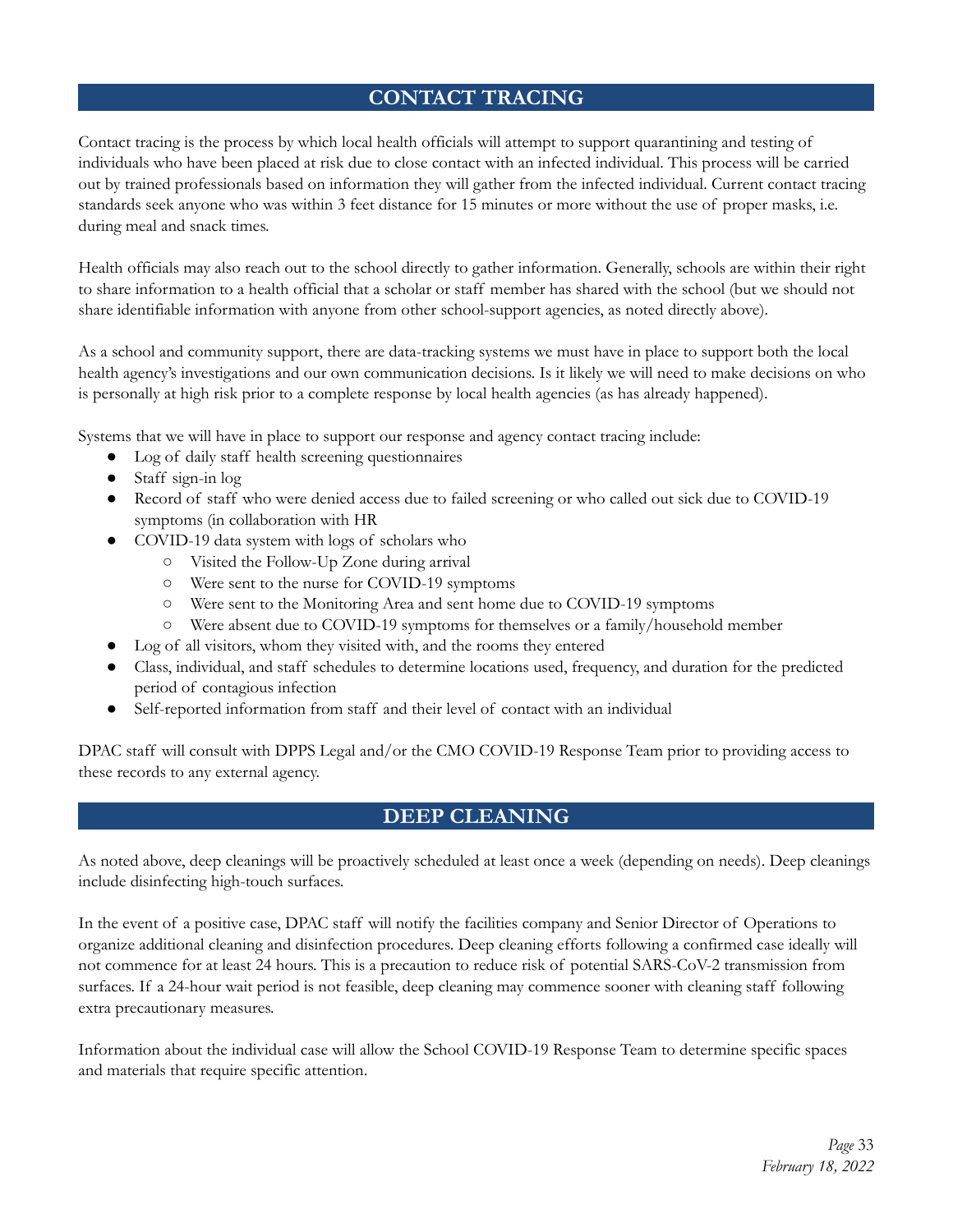In some cases, local health officials may need to conduct an assessment of our cleaning processes or the physical space itself before allowing use by individuals or for the school to re-open after a closure.

A list of all chemicals used by the cleaning company is available in the office of the Director of Operations.

### **OUTBREAKS & SCHOOL CLOSURE**

The Centers for Disease Control and Prevention (CDC) defines an outbreak as "a higher than expected number of occurrences of a disease in a specific location and time." The CDC recommends that each state or locality further define outbreaks "relative to the local context." We utilize the definition of an outbreak as provided by the Council of State and Territorial Epidemiologists "Multiple cases comprising at least 10% of students, teachers, or staff, within a specified core group OR at least three (3) cases within a specified core group meeting criteria for a probable or confirmed school-associated COVID-19 case with symptom onset or positive test result within 14 days of each other; who were not identified as close contacts of each other in another setting (i.e. household) outside of the school setting; AND epidemiologically linked in the school setting or a school-sanctioned extracurricular activity."

The decision to declare an outbreak and possibly close the school will be made by the Executive Director and the CMO COVID Response Team. We will always consult with the Southern Nevada Health District, State Public Charter School Authority, and any other designated governing body. We will make the determination to close schools absent a mandated closure by external agencies if it deems such a decision is in the best interest of the safety of scholars and staff.

DPAC is prepared to be directed to close by local governments attempting to control outbreaks.

#### **Types of Closures to be Considered**

Given that schools will attempt to limit cohort mixing by reducing scholar movement during the day and splitting school rosters with A/B scheduling, there may be multiple types of school closures to consider, including but not limited to:

- **Full Closure -** No scholars or staff on site due tothreat of or uncertainty regarding potential widespread transmission. Full closures may last a period of 14 days if numerous staff or extensive populations of scholars need to self-quarantine or self-isolate after one or more confirmed cases.
- **Full Closure + Partial Closure -** No scholars or staff on site for 2-5 days following a confirmed case in order to assess the extent of transmission. If transmission is shown to affect a specific group (i.e. class, grade, group A or B schedule) but not other, some groups may be able to return sooner following a deep cleaning, communication to families, and monitoring of symptoms at home by families.
- **Self-Quarantine of Specific Groups -**There could be scenarios where we can confidently determine that an individual with a confirmed case had minimal contact with other groups in the school and therefore the school does not need to close down, but a single class might need to be moved to virtual learning.
- **No Closure -** There could also be scenarios where a scholar who tests positive had little to no direct interaction with other persons, was wearing a mask for the duration of time in the building, and was never in close contact with others for extended periods of time (i.e. no other persons meet the threshold of 'close contact' with the infected individual) and the time on site was limited due to  $A/B$  scheduling
	- Ex: Scholar A arrives Monday but is sent home soon after due to complaining of a headache. Scholar A is tested and the test returns positive. After investigation, Scholar A was in Room X the entire time and did not engage with other scholars or staff without a mask nor within 6 feet. Scholar had not been at school since the previous Tuesday, and health officials do not believe he/she was infectious at that point. Notice to families is sent to monitor scholars for symptoms and keep them home if they have general concern about the possibility of infection even without displaying symptoms.

#### **Factors We Will Consider When Determining Whether or Not to Close**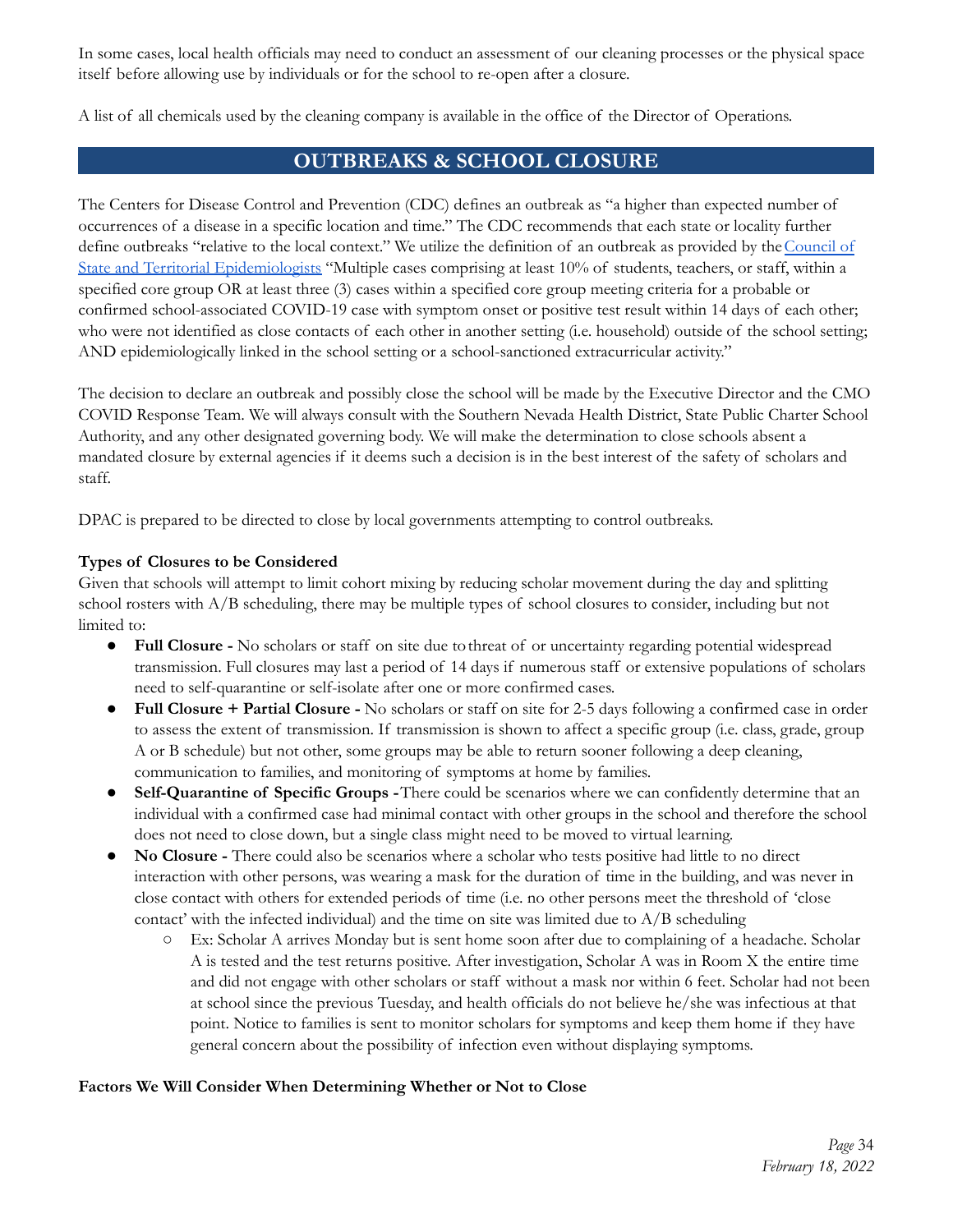There are numerous factors to be weighed when considering closing. In the section to follow we outline some initial rules of thumb to offer some calibration of expectations, but ultimately every decision will be made on a case-by-case basis in consultation with the CMO and local health officials.

Factors we will consider include any one or combination of the following:

- The number of persons with confirmed positive cases
- Number of persons displaying symptoms
- Duration of time infected or symptomatic persons were on site
- Anecdotal data about the infected person's use of a mask and general hygiene while on site
- Movement patterns of the infected person while on site
- Volume and duration of interactions with other persons by the infected person
- Number of high risk persons on site and/or interacted with
- The individual's timeline of symptoms
- Number of staff needing to be tested or self-quarantine and the effects on the staffing model to support on-site instruction
- Level of general compliance with safety protocols by the internal school community
- Information from contact tracing efforts by local health officials
- Direct advice from local health officials
- General spread in the local community
- Other knowledge and insight gained about COVID-19 between the time of writing this and an incident

#### **Examples of Possible Closure Scenarios**

Our first priority will always be the safety of our scholars and staff. That being said, with the right precautionary plans in place and consistently followed and upheld expectations, SARS-CoV-2 transmission risk can be greatly limited. The more rigidly a school follows expectations of social distancing, face coverings, hygiene, cleaning, and staying home when ill, the more likely the school, or portions of the school, can remain open.

At the time of writing, we believe there are general positions we can share to help calibrate expectations such that if the stressful challenge of a confirmed case comes up, a member of the School COVID-19 Response Team and/or members of the school community know what may take place. In general, it is important that the school community understand that just because a single individual tests positive for COVID-19, this does not immediately mean the entire school will close or self-quarantine.

| Situation                                                                                                     | <b>Potential Decision</b><br>These are merely possible outcomes. More factors than presented here will be considered for all decisions.                                                                                                                                                                                                                        |
|---------------------------------------------------------------------------------------------------------------|----------------------------------------------------------------------------------------------------------------------------------------------------------------------------------------------------------------------------------------------------------------------------------------------------------------------------------------------------------------|
| 1 scholar tests positive, very                                                                                | No closure, enhanced overnight cleaning of space(s) scholar was present including                                                                                                                                                                                                                                                                              |
| limited interaction with others,                                                                              | possible common areas, notification of school community with option for families                                                                                                                                                                                                                                                                               |
| high degree of mask wearing, no                                                                               | to keep scholars home and for high risk staff to stay home, collaborate with local                                                                                                                                                                                                                                                                             |
| other symptomatic persons                                                                                     | health agency for contact tracing and further recommendations                                                                                                                                                                                                                                                                                                  |
| 3-5 scholars tests positive from                                                                              | Test-to-stay enacted for any scholars in close contact, deep cleaning entire school,                                                                                                                                                                                                                                                                           |
| same class, limited movement                                                                                  | notification of school community with option for families to keep scholars home                                                                                                                                                                                                                                                                                |
| but has been onsite for                                                                                       | and for high risk staff to stay home, collaborate with local health agency for                                                                                                                                                                                                                                                                                 |
| consecutive full days                                                                                         | contact tracing and further recommendations                                                                                                                                                                                                                                                                                                                    |
| 10 scholars test positive from<br>different classes, limited mixing<br>and movement of the class and<br>staff | Partial closure - all classes, deep cleaning of entire school prior to, notification of<br>school community with option for families to keep scholars home and for high risk<br>staff to stay home, return on next phase of schedule if no additional issues arise,<br>collaborate with local health agency for contact tracing and further<br>recommendations |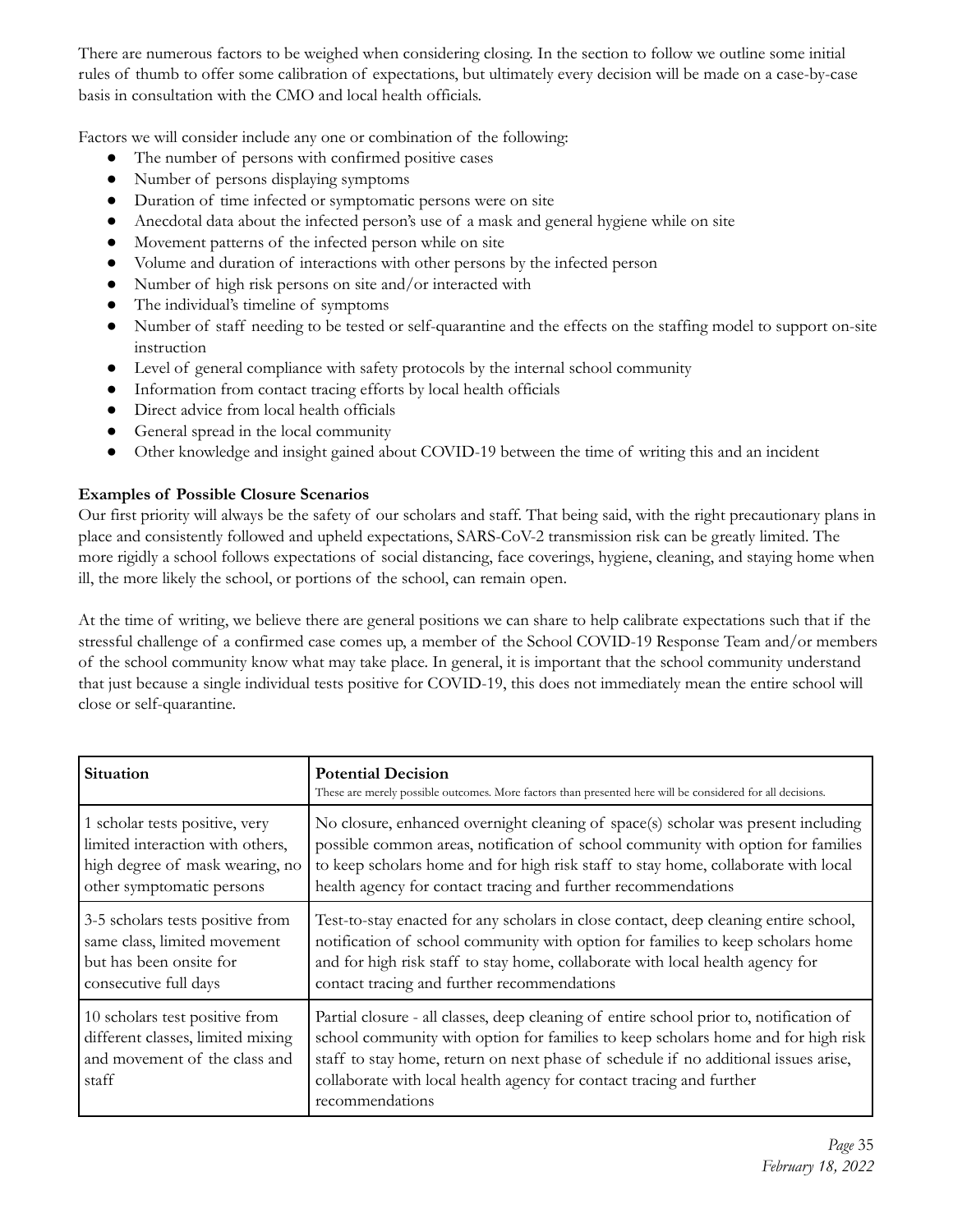| 20 scholars test positive from<br>different $A/B$ scheduling groups<br>in the same week | Full closure for 2-5 days, deep cleaning of entire school, collaborate with local<br>health agency for contact tracing and further recommendations                                                                                |
|-----------------------------------------------------------------------------------------|-----------------------------------------------------------------------------------------------------------------------------------------------------------------------------------------------------------------------------------|
| 40 scholars test positive                                                               | Full closure for 10-14 days, collaborate with local health agency for contact tracing<br>and further recommendations                                                                                                              |
| 3 teacher tests positive                                                                | Partial or full closure, depending on time on site, number of scholars and staff<br>he/she worked with (ES/MS/HS differences considered), collaborate with local<br>health agency for contact tracing and further recommendations |
| 10 staff members test positive                                                          | Full closure for 10-14 days, collaborate with local health agency for contact tracing<br>and further recommendations                                                                                                              |

# **Steps for Declaring an Outbreak**

| <b>Step</b> |                                                                                                                                                                                       | Owner                             |
|-------------|---------------------------------------------------------------------------------------------------------------------------------------------------------------------------------------|-----------------------------------|
| 1.          | Communication (phone call + email follow-up)<br>to local health agency about our decision and to<br>gather next steps for the school. SNHD at<br>schoolcovid@snhd.org or 702.759.1300 | Director of Operations            |
| 2.          | Drafting of talking points for School Leader for<br>already-identified individuals who were in close<br>contact with infected person(s)                                               | DPAC & CMO COVID-19 Response Team |
| 3.          | Drafting of email communication to all school<br>staff                                                                                                                                | DPAC & CMO COVID-19 Response Team |
| 4.          | Drafting of email communication to all families                                                                                                                                       | DPAC & CMO COVID-19 Response Team |
| 5.          | Contact all individuals in close contact and advise<br>they consult with their physician about testing                                                                                | <b>Executive Director</b>         |
| 6.          | Identify how scholars can obtain meals while the<br>school is closed                                                                                                                  | Director of Operations            |
| 7.          | Send email communication to all school staff                                                                                                                                          | <b>Executive Director</b>         |
| 8.          | Send email communication to all families                                                                                                                                              | <b>Executive Director</b>         |
| 9.          | Inform authorizer, state ed. dept., etc                                                                                                                                               | Director of Operations            |
|             | 10. Inform district contacts, meal service supervisor,<br>transportation supervisor, nursing supervisor                                                                               | Director of Operations            |
|             | 11. Inform cleaning/facilities supervisor and request<br>necessary cleaning. Cleaning should not<br>commence for at least 24 hours as a safety<br>precaution.                         | Director of Operations            |
|             | 12. Inform on-site meal staff, bus drivers, nurse,<br>cleaning team, related-service providers                                                                                        | Director of Operations            |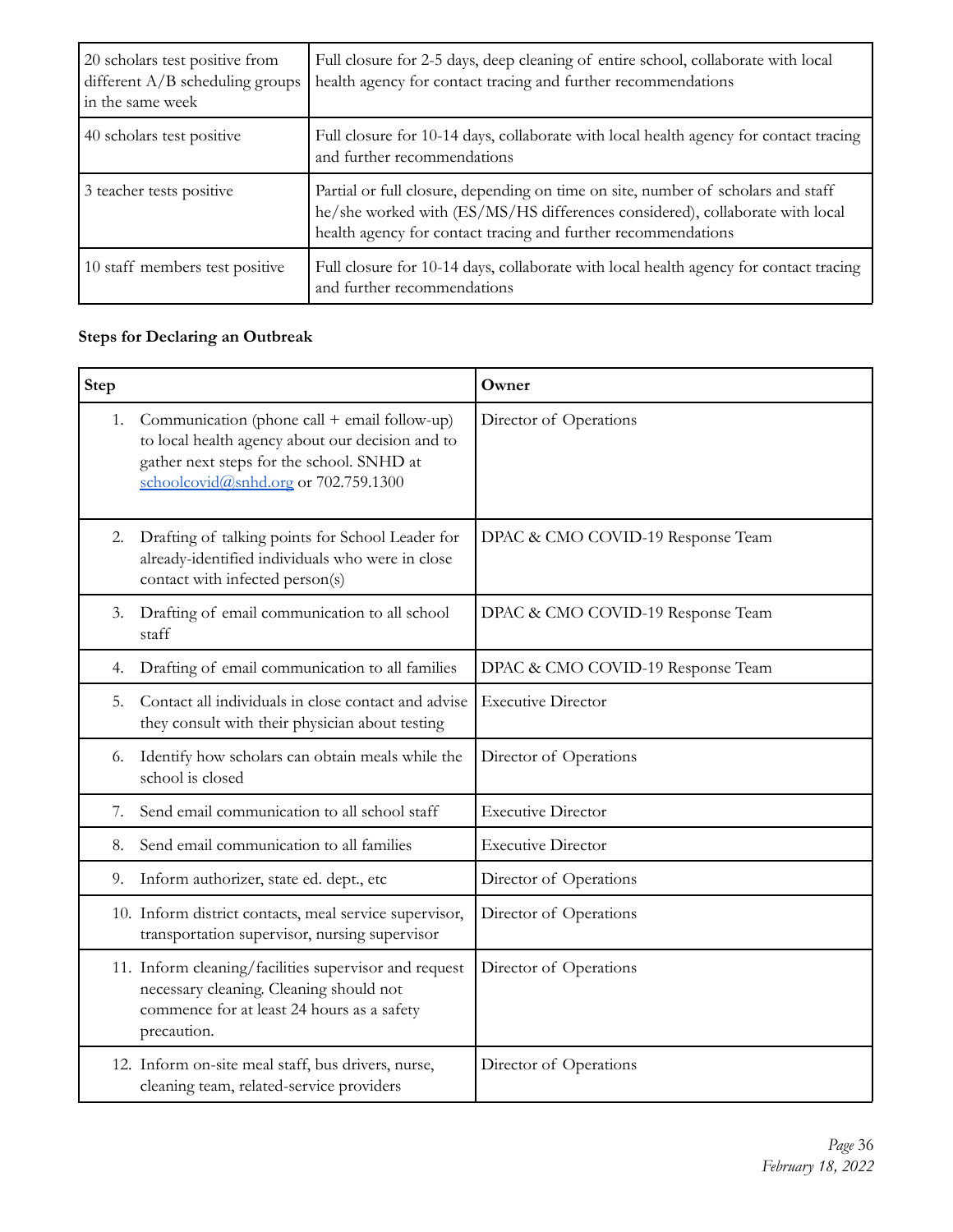| 13. Inform related-service supervisor                                                                          | <b>ACT</b> Manager        |
|----------------------------------------------------------------------------------------------------------------|---------------------------|
| 14. Inform board                                                                                               | <b>Executive Director</b> |
| 15. Drafting and sending of email communication to   CMO COVID-19 Response Team<br>CMO staff and/or DPPS staff |                           |
| 16. Inform post office and/or vendors with<br>upcoming deliveries                                              | Director of Operations    |

If the DPAC & CMO COVID-19 Response Team determines that a group of scholars and/or staff must self-quarantine, all of the above steps should still be considered, but urgency, formality, and content of the messaging will differ. For example, a transportation supervisor should still be notified, but the conversation would be more of a courtesy and to discuss small-scale changes to busing rather than cancelation of busing.

If the local government orders a closure of the district, county, or state, many of the same steps must occur, but conversations will again differ. If the DPAC itself did not have any individual positive cases, there would be no individuals with close contact to call, messaging to staff and families would differ, and messaging to external entities would mostly be to confirm we are following through with the government's directives.

# **REOPENING**

The decision about when to re-open following a closure will also be made on a case-by-case basis and again with consultation from local health officials, the local department of education, the CMO, and other authorities.

Reopening processes will follow the direction of the local government for any community-wide school closures. DPAC will not reopen ahead of official guidance from local government in such situations.

In the event of DPACspecific school closure, reopening decisions will be made together between the Executive Director and CMO.

As mentioned in the School Closure section, in all applicable cases, DPAC will comply with local health and government requests in relation to school closure, investigation of positive cases and contracting, and reopening of the school. DPPS Legal should be consulted throughout these processes.

#### **Essential Steps Prior to Scheduling Reopening**

As soon as full or partial closure has taken place, efforts to prepare for reopening must take place. In some cases, reopening from a partial closure could take place in as little as 2 days, in other cases, there may be 10+ days between full closure and reopening. Nevertheless, there are some of the below preparatory steps that can commence immediately regardless of the situation.

Prior to Determination a Reopening Date:

- Deep clean the entire school, with special attention paid to spaces occupied by infected individuals
- Communicate with local health officials to determine if they will required a formal review of our spaces or participation in deep cleaning efforts (not likely, but has been part of policy that was not formally implemented in some areas)
- Comply with investigations and contact tracing by health officials
- Examine current prevention policies to determine if they remain adequate.
- Examine compliance with current prevention policies and systems by staff and scholars
- Communicate whether or not prevention policy changes or population compliance revisitation are necessary to the CMO COVID-19 Response Team including a draft of necessary changes